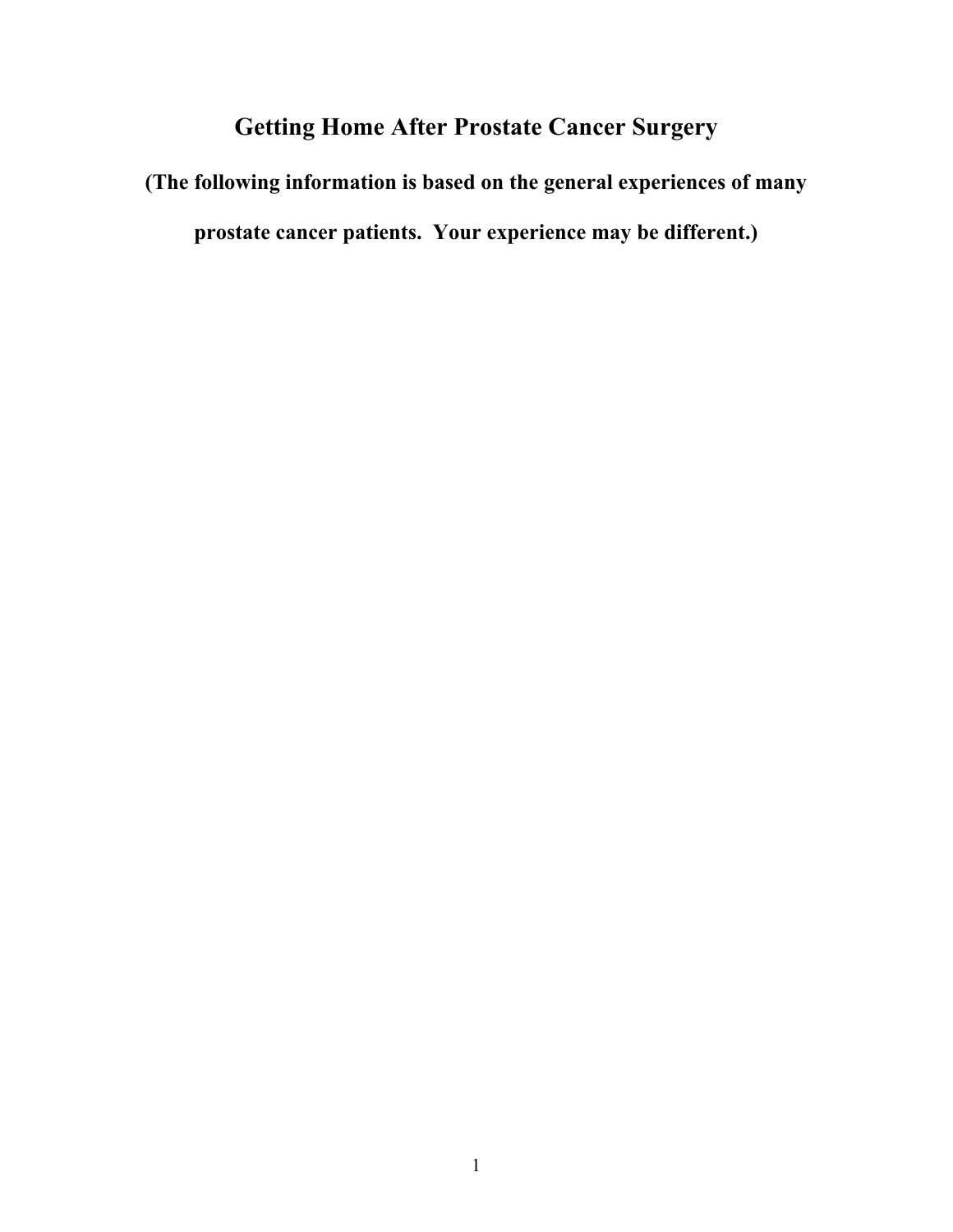# **Table of Contents**

| Are There Things I Should Remember About Having Prostate Cancer |  |
|-----------------------------------------------------------------|--|
|                                                                 |  |
|                                                                 |  |
|                                                                 |  |
|                                                                 |  |
|                                                                 |  |
|                                                                 |  |
|                                                                 |  |
|                                                                 |  |
|                                                                 |  |
|                                                                 |  |
|                                                                 |  |
|                                                                 |  |
|                                                                 |  |
|                                                                 |  |
|                                                                 |  |
|                                                                 |  |
|                                                                 |  |
|                                                                 |  |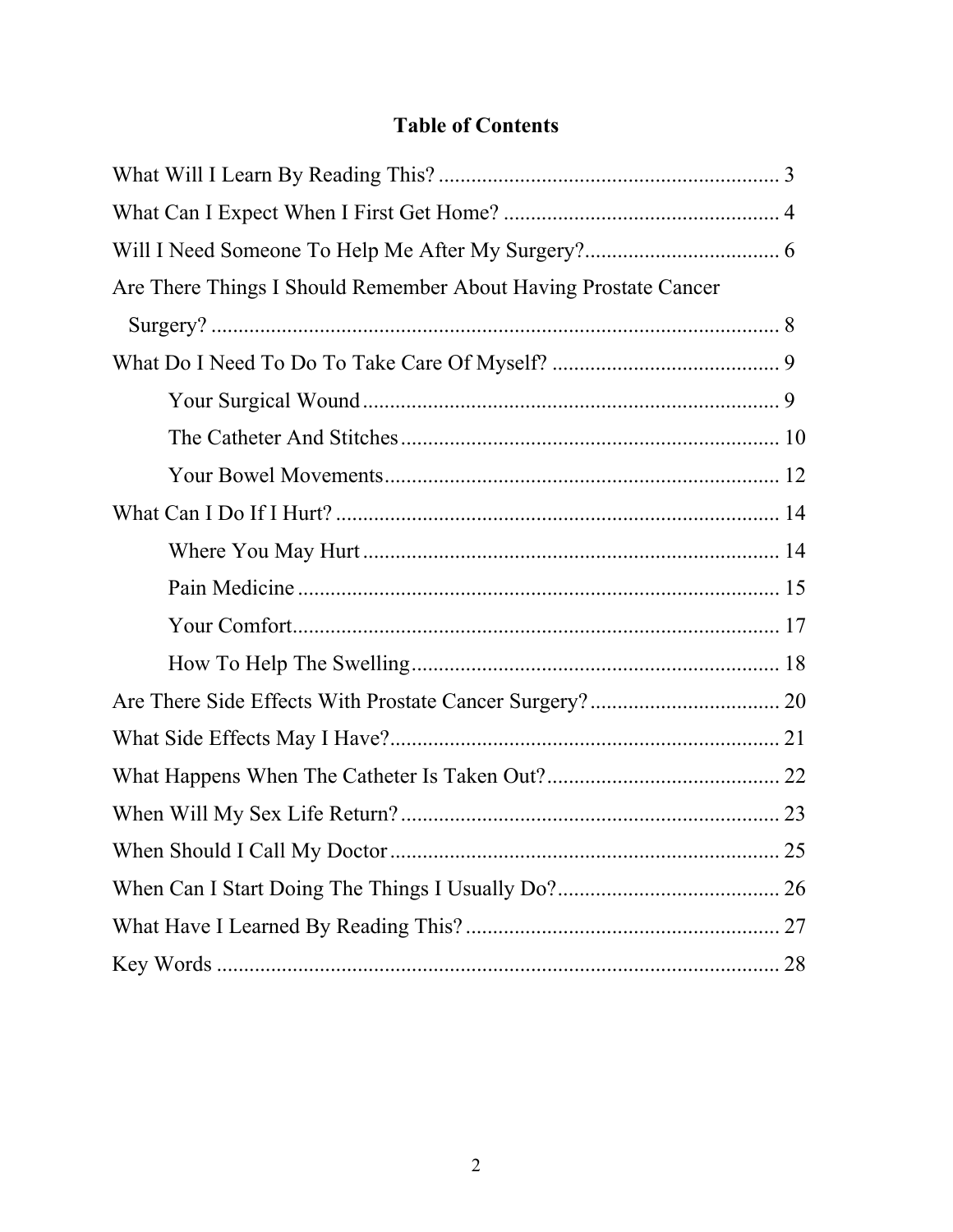# **What Will I Learn By Reading This?**

It is important for you to learn about what to expect after your prostate cancer surgery and how best to take care of yourself. In this booklet, you will learn about the following:

- What you can expect when you first get home after surgery
- What you will need to do to take care of yourself after surgery
- What you can do if you have pain
- What side effects you may have from prostate cancer surgery
- When you can start doing the things you usually did before surgery

It is important to think about and plan how you will take care of yourself when you get home from the hospital.

Words that appear in **bold** (dark text) can be found in the "Key Words" section at the end of this booklet.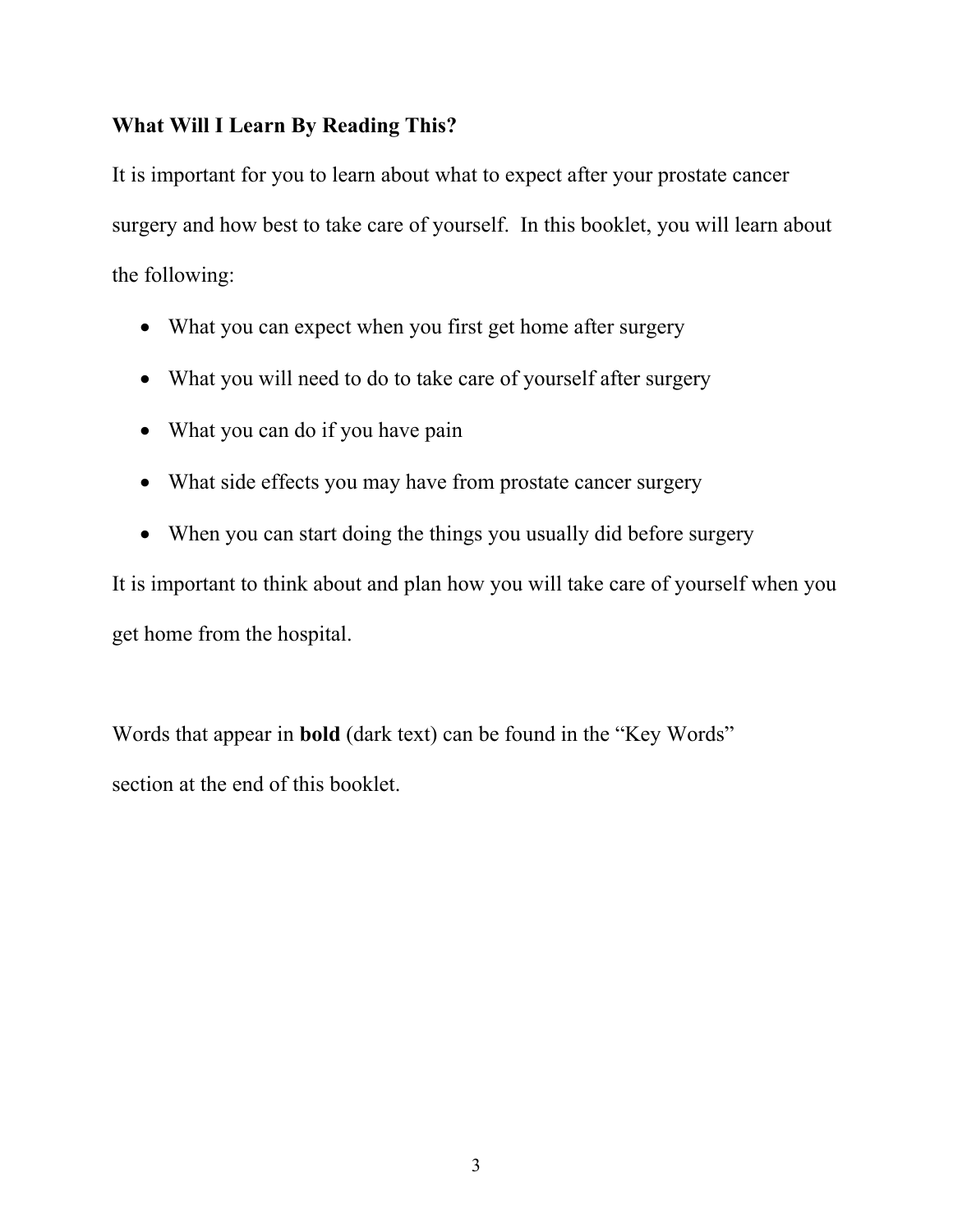# **What Can I Expect When I First Get Home?**

Now that you have successfully completed your surgery, you will continue your path to healing at home.

After your surgery:

- You may get tired more easily. You will need to rest. Remember, you just had surgery. It will take some time before you are back to yourself.
- You may have some soreness in the area where your stitches or staples are. You will have medicine to help you take away your pain. It is important for you to take the medicine as directed.
- Your **scrotum** (the muscular sac, which contains your testicles) this area may be uncomfortable and **swollen.** Your scrotum and penis may also be bruised. We will tell you later on in this booklet how you can help lower the swelling.
- If you have not had a bowel movement before leaving the hospital. There are things that you can do to help you have a bowel movement. We will talk about these things later in this booklet.
- Your **catheter** will still be draining urine from your bladder. You will be given drainage bags for your catheter before you leave the hospital. You will

4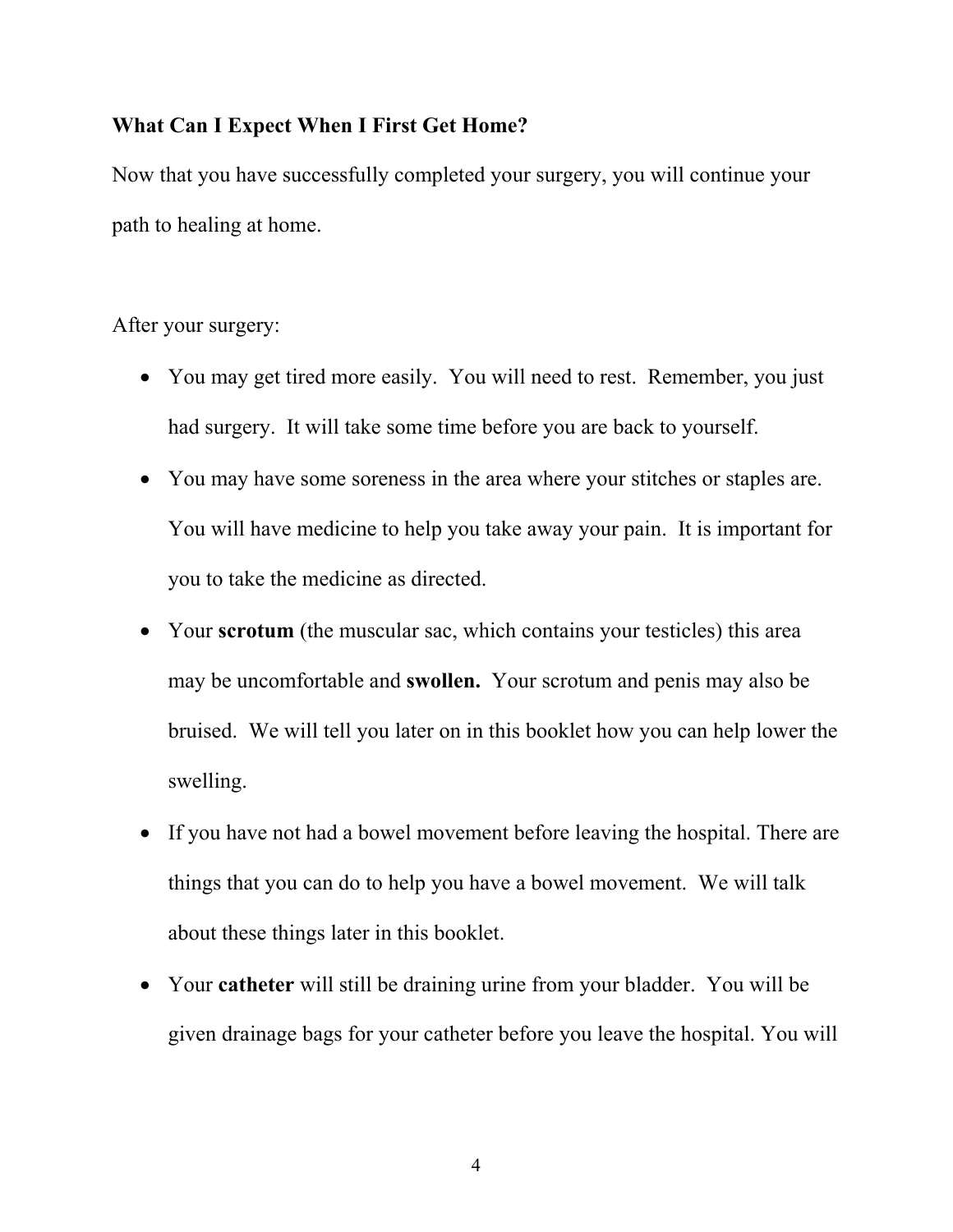be given directions on how to take care of your catheter before you leave the hospital.

If you have any questions as you heal from your surgery, ask your doctor or nurse case manager.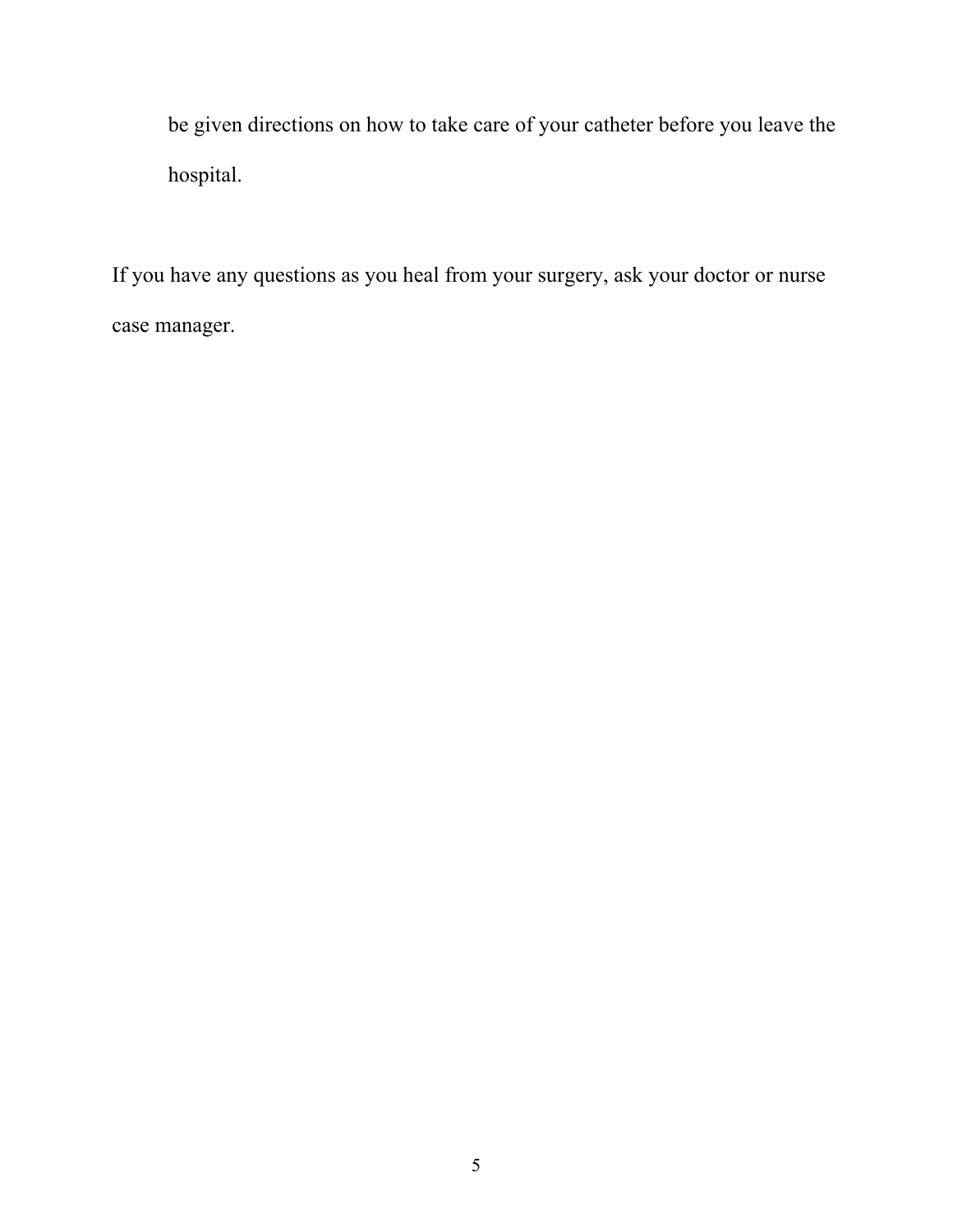## **Will I Need Someone to Help Me After My Surgery?**

You will not need a nurse to take care of you after you are home, but it is a good idea to have someone who can help you for a week or two. It can be your wife or partner, a brother or sister, a friend, or a grown-up child. You will be able to use the toilet for bowel movements, wash yourself and brush your teeth. You will need help for a week or two with things like buying groceries, cooking, driving and going to your doctor's office. You will not be able to drive a car while you have a catheter. You may find taking a bus or train to get around hard to do when you have a catheter.

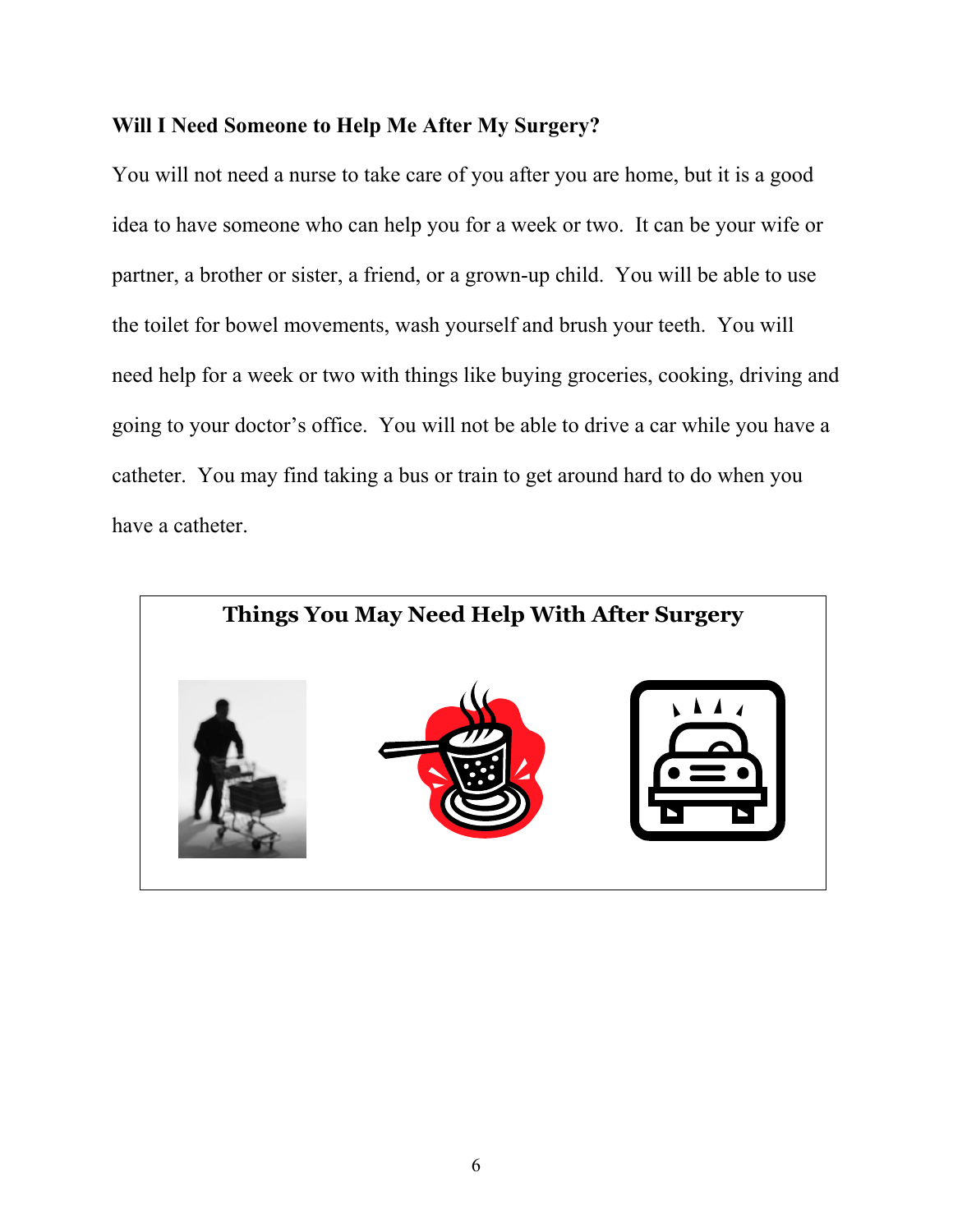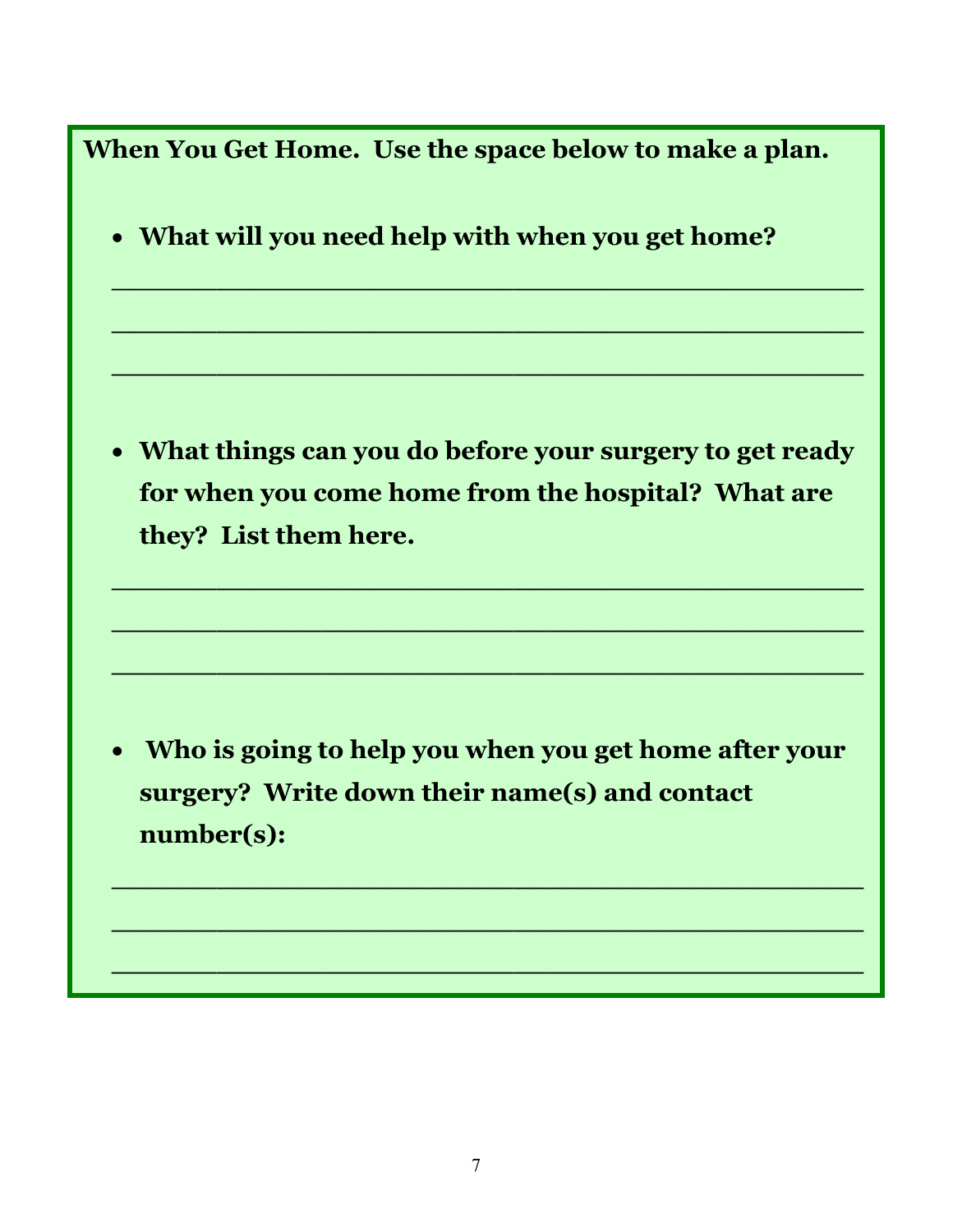# **Are There Things I Should Remember When I Get Home?**

There are some things that you should remember to do when you get home from your surgery that will help with your

recovery.



- 2. You will not be able to lift anything heavier than 5 pounds, which is about the weight of a big telephone book for 2 to 3 weeks.
- 3. Remember, you will also get tired easier. Give yourself time to rest. Take naps or rest periods.

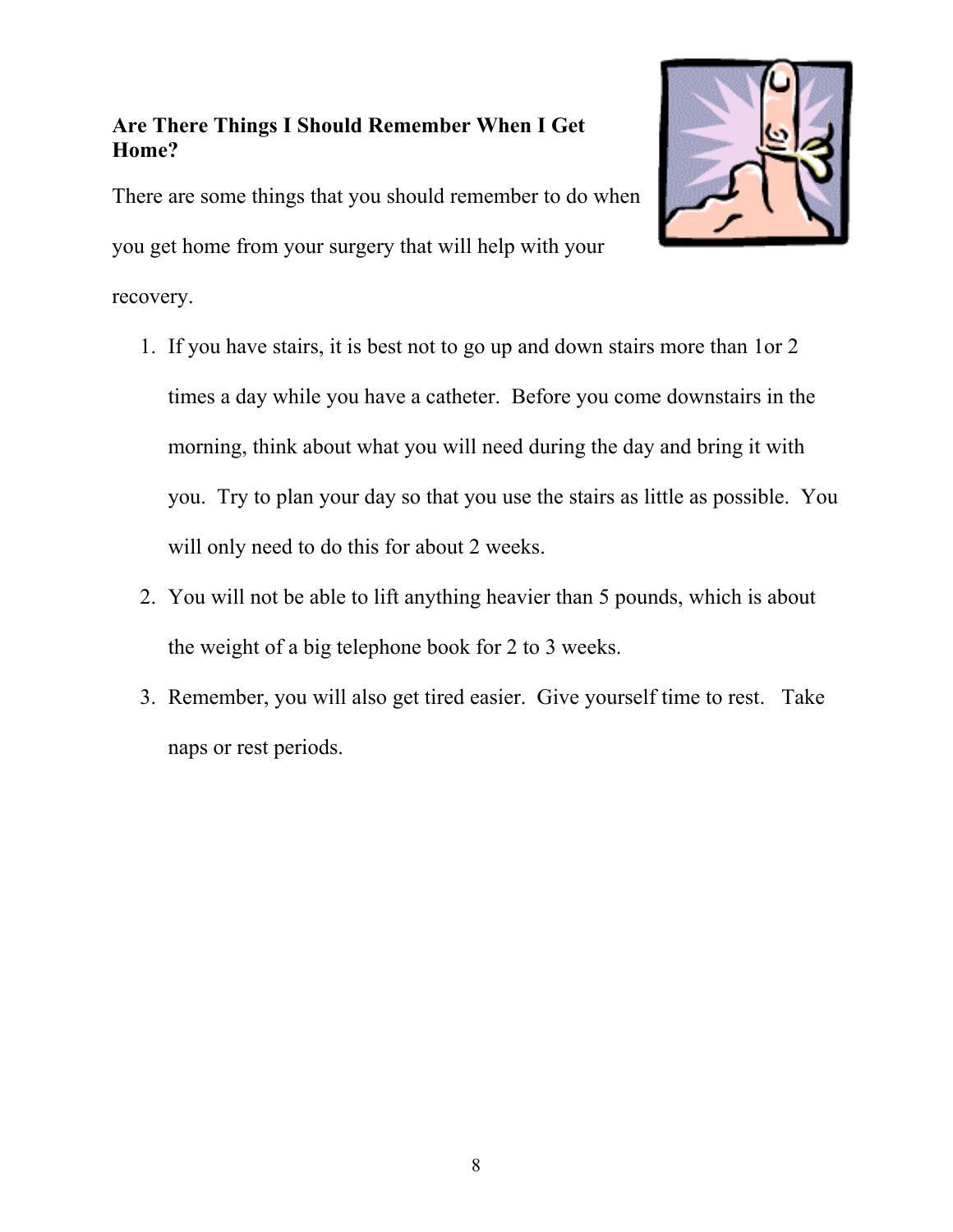## **What Can I Do To Take Care Of Myself?**

Having to take care of yourself when you go home from the hospital can be scary. But, most people feel better when they get home. When you get home you will need to take care of the following things: your surgical wound or incision, your catheter, your bowels, and your comfort. You may get directions on how to take care of yourself before you leave the hospital. Your doctor and nurse case manager can help answer any questions that you have.

## **Your Surgical Wound**

It is important that the area around your surgical wound stays clean. You should follow the directions you get from your doctor or nurse on how to care for your surgical wound before you leave the hospital. Make sure to check with your doctor or nurse case manager to find out if you can get your incision wet when you take a bath or shower.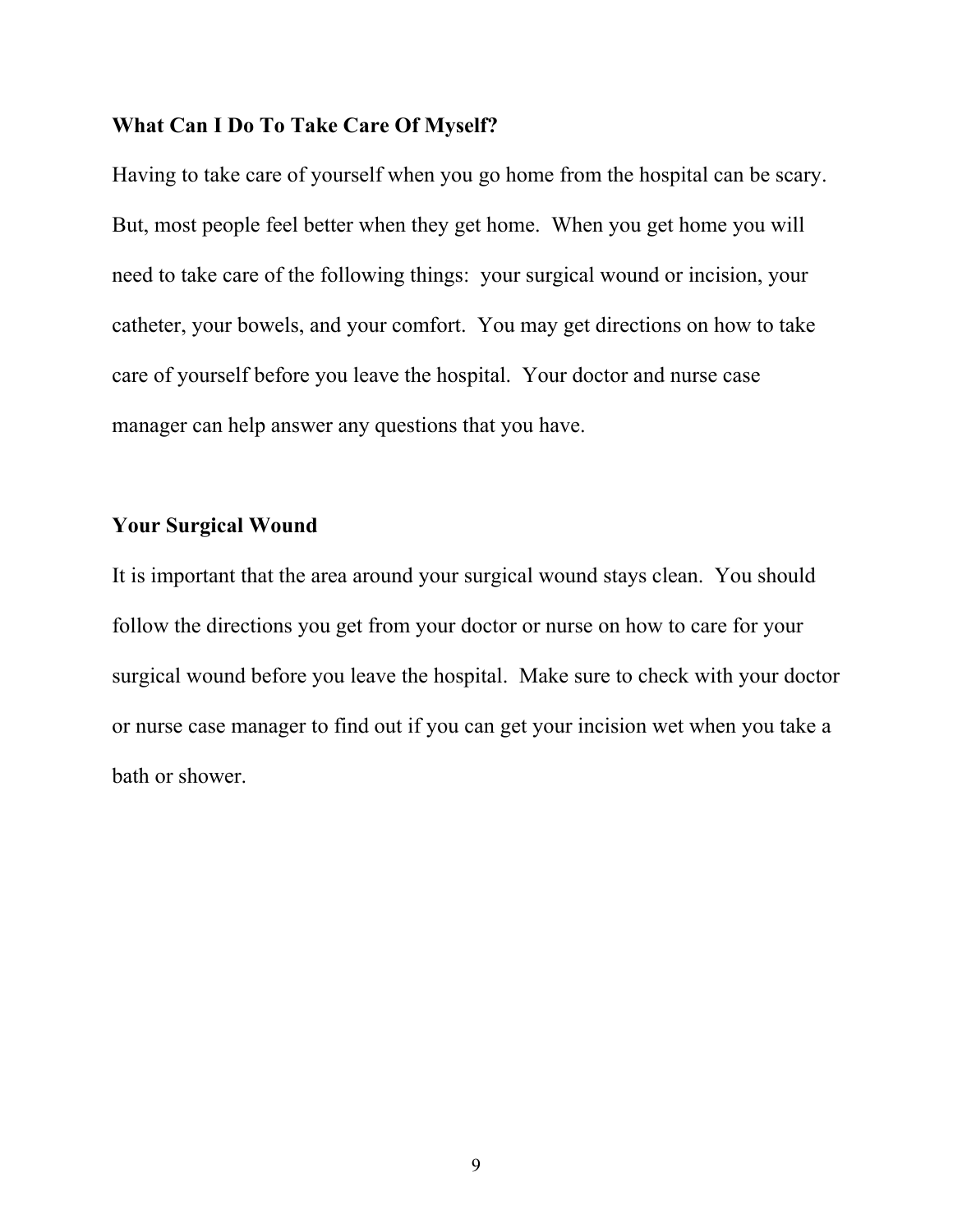#### **Your Catheter**

Your catheter is important to help your **bladder** heal. When you leave the hospital, you may be given a leg strap for your catheter tube. Using this strap will help hold the tube so that it does not pull on your penis. Remember to keep the drainage bag lower than your bladder.Some men find that the tip of their penis may get sore from the catheter rubbing against it. If this happens try putting a water-based lubricant like **K-Y Jelly**, on the tip of your penis. Use your leg strap if you have one or talk to your nurse case manager about other ways you can keep the catheter from rubbing your penis. If this does not help, speak to your doctor. There are other creams that you can use. Do not put anything on your penis without checking with your doctor or nurse case manager. You will also need to keep your catheter clean. Please see the IMPACT booklet,

"Catheter Care," for more information about

taking care of your catheter. Call your doctor if

## **Picture of Catheter in your body**





**Catheter Leg Strap**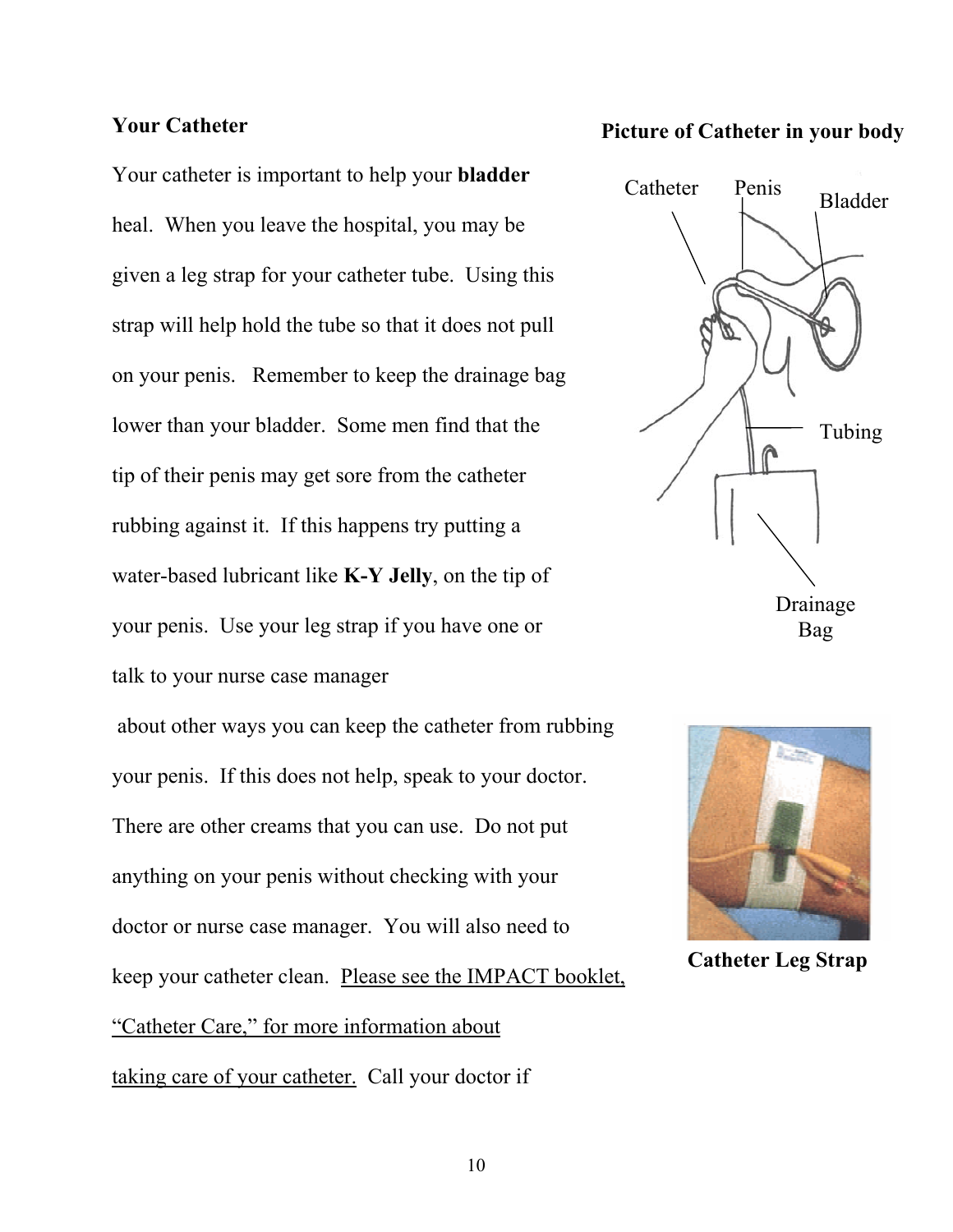you have any questions or problems. After you get home, your nurse case manager can answer your questions about your catheter.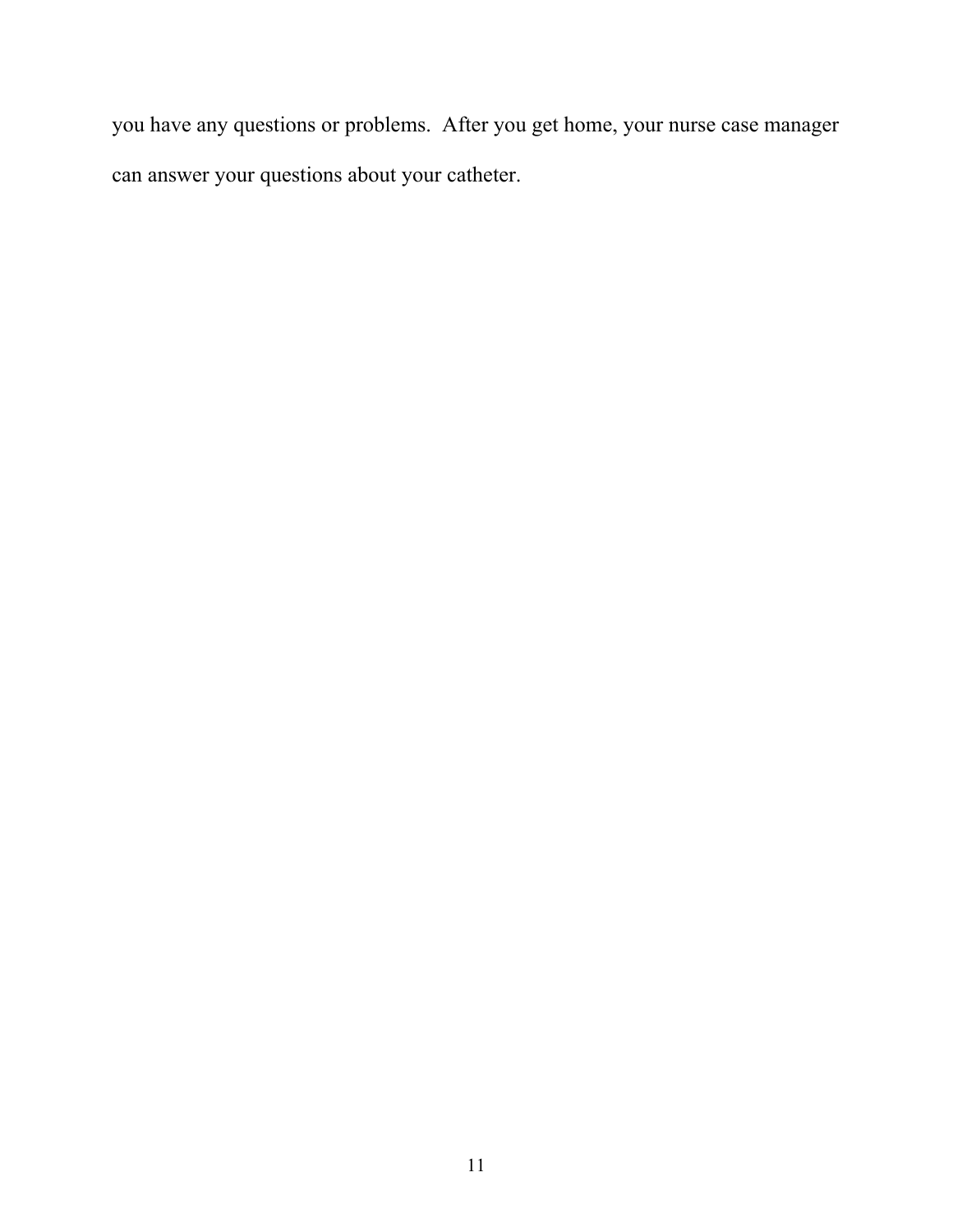#### **Your Bowel Movements**

If you have not had a bowel movement before leaving the hospital, you will need to have a bowel movement within a day or 2 after you get home. **Constipation** or being unable to have a bowel movement can make you feel very uncomfortable. If you are constipated there are some simple things that may help.

- Drink more fluids, at least eight, 8-ounce glasses of water a day. A glass of warm liquid when you first get up in the morning may start your bowels moving.
- Add more fiber to your diet. Fibers is found in whole grains, such as bran muffins and cereals, wheat germ, and whole wheat bread, fresh fruits and vegetables, and prunes or prune juice.
- Eat fewer fatty foods (like fried fish, fried chicken, french fries or high fat milk products).
- Increase your daily exercise. Even a daily walk can help relieve constipation. See the part in this booklet called "When Can I Start Doing the Things I Usually Do?" for more information on when you can start exercising.
- Try not to push hard during bowel movements. By not pushing hard, you will lower your chance of getting hemorrhoids. **Hemorrhoids**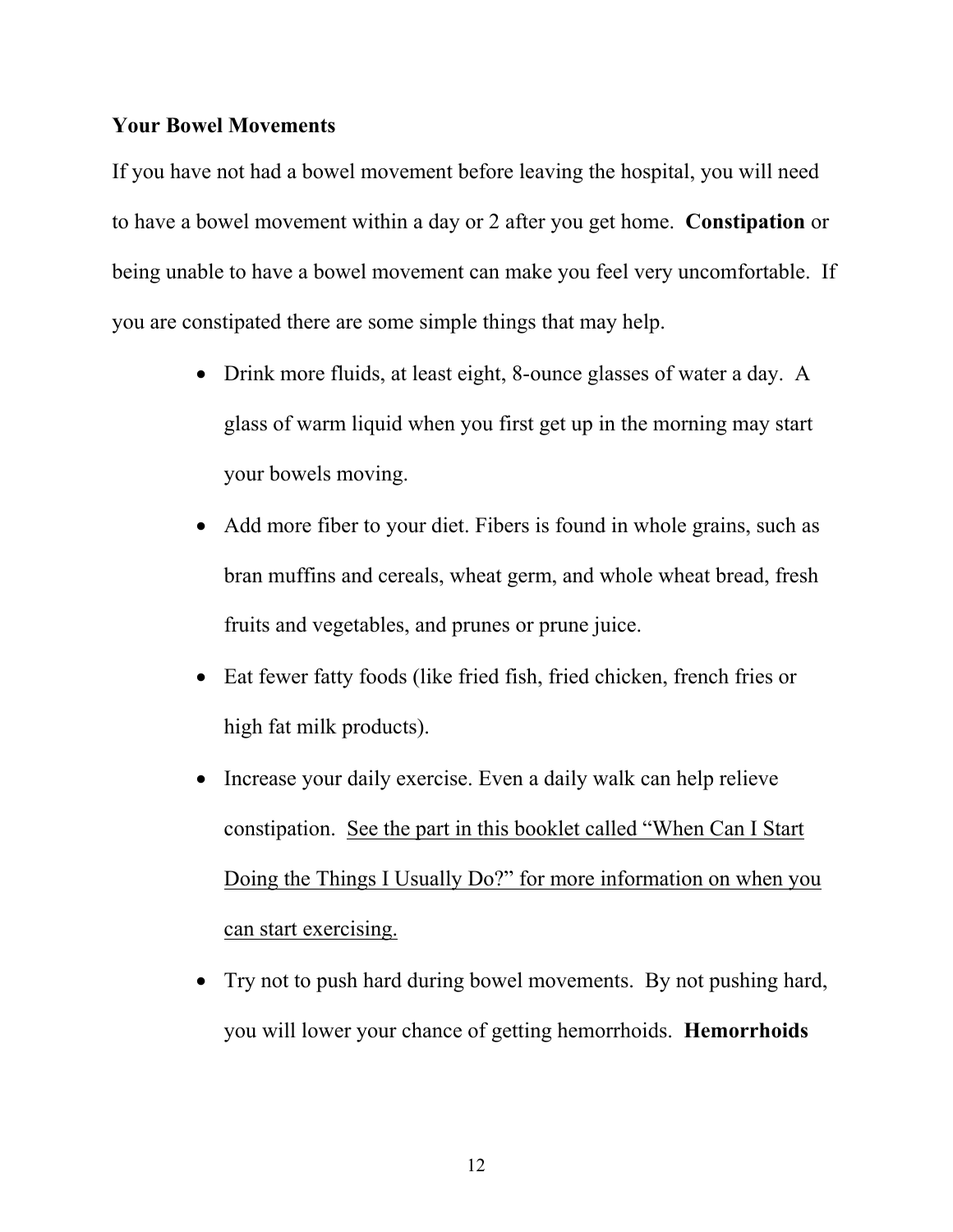are swollen or inflamed veins around your anus or lower rectum that can hurt and bleed.

- Talk to your doctor about taking an over-the-counter medication or fiber **laxative**, such as Metamucil, to help you have a bowel movement.
- Talk to your doctor and nurse case manager about medicines you can take to help you have a bowel movement. Do not put anything in your rectum like a **suppository** or **enema** without checking with your doctor.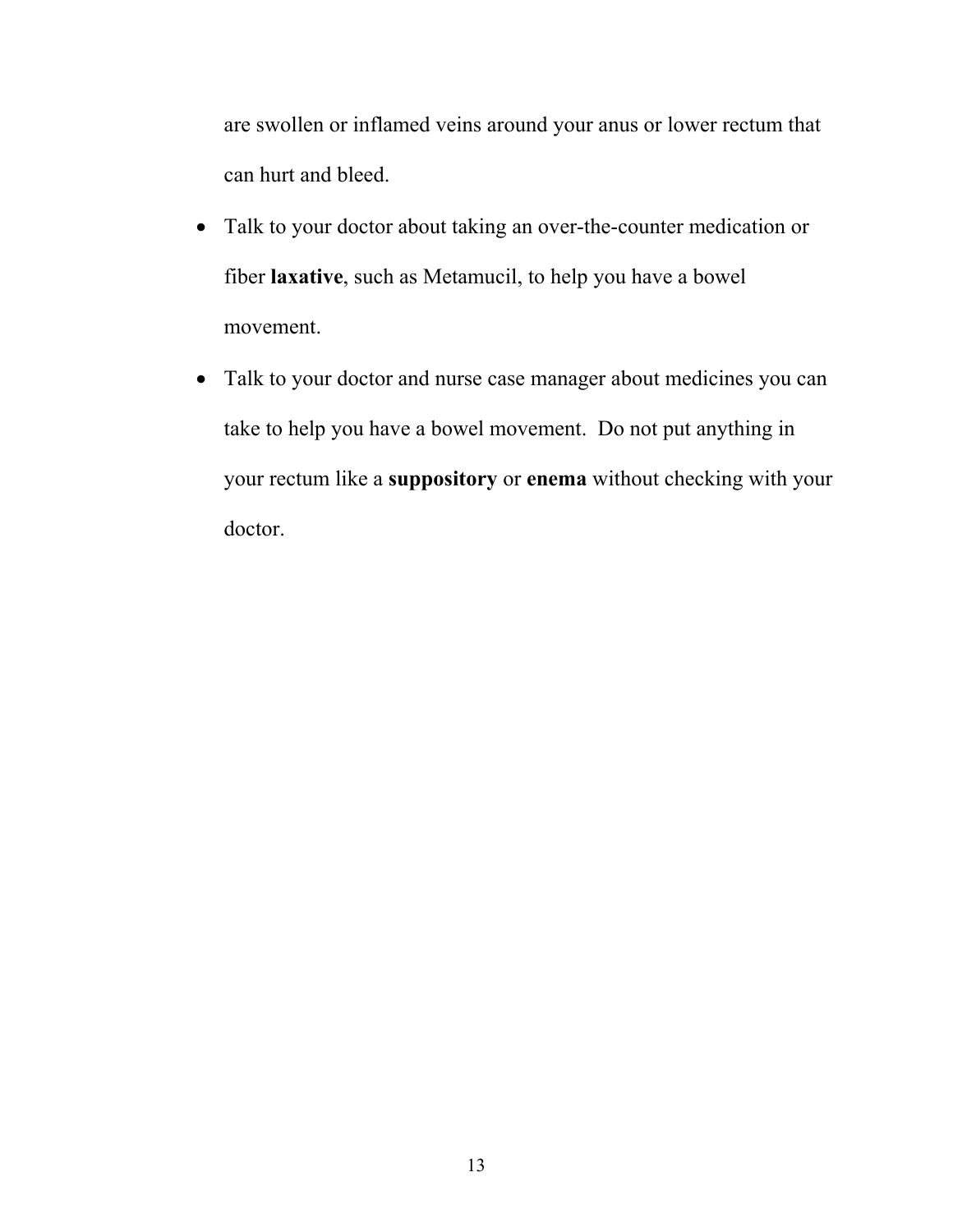# **What Can I Do If I Hurt?**

Take pain medicines when you first start feeling pain. If you have pain, be sure to ask for help from your doctor or nurse case manager. Don't ignore it. Controlling your pain allows you to rest when you need to, and to sleep well at night. It also helps your body heal. If you are having a hard time sleeping, or if you are having pain that is a bother to you, be sure to tell your doctor or nurse case manager.

## **Where You May Hurt**

You will probably have some soreness where the operation was and in your scrotum. Your **perineum** (the area between your scrotum and rectum) may also be tender.



**See where your perineum is located in your body.**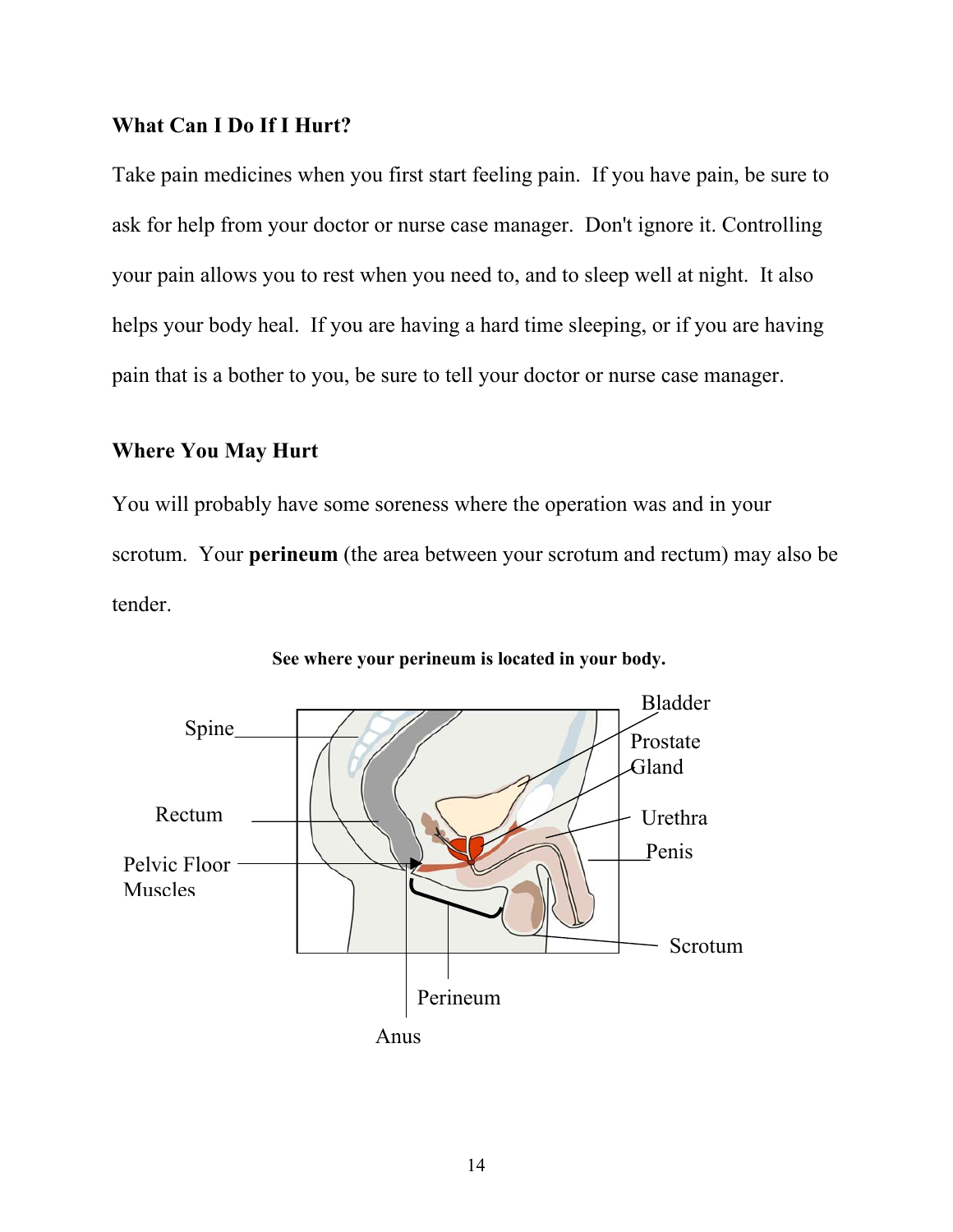# **Pain Medicine**

Your doctor will write you a prescription for pain medicine.

You can get your pain medicine at a pharmacy (drug store).



Take your pain medicine when you start to hurt. The pain medicine will work better if you take it right away instead of waiting until you have a lot of pain. Each day you should hurt less and less. If you are very active and find that you are feeling more pain than you have been, you need to slow down and rest more.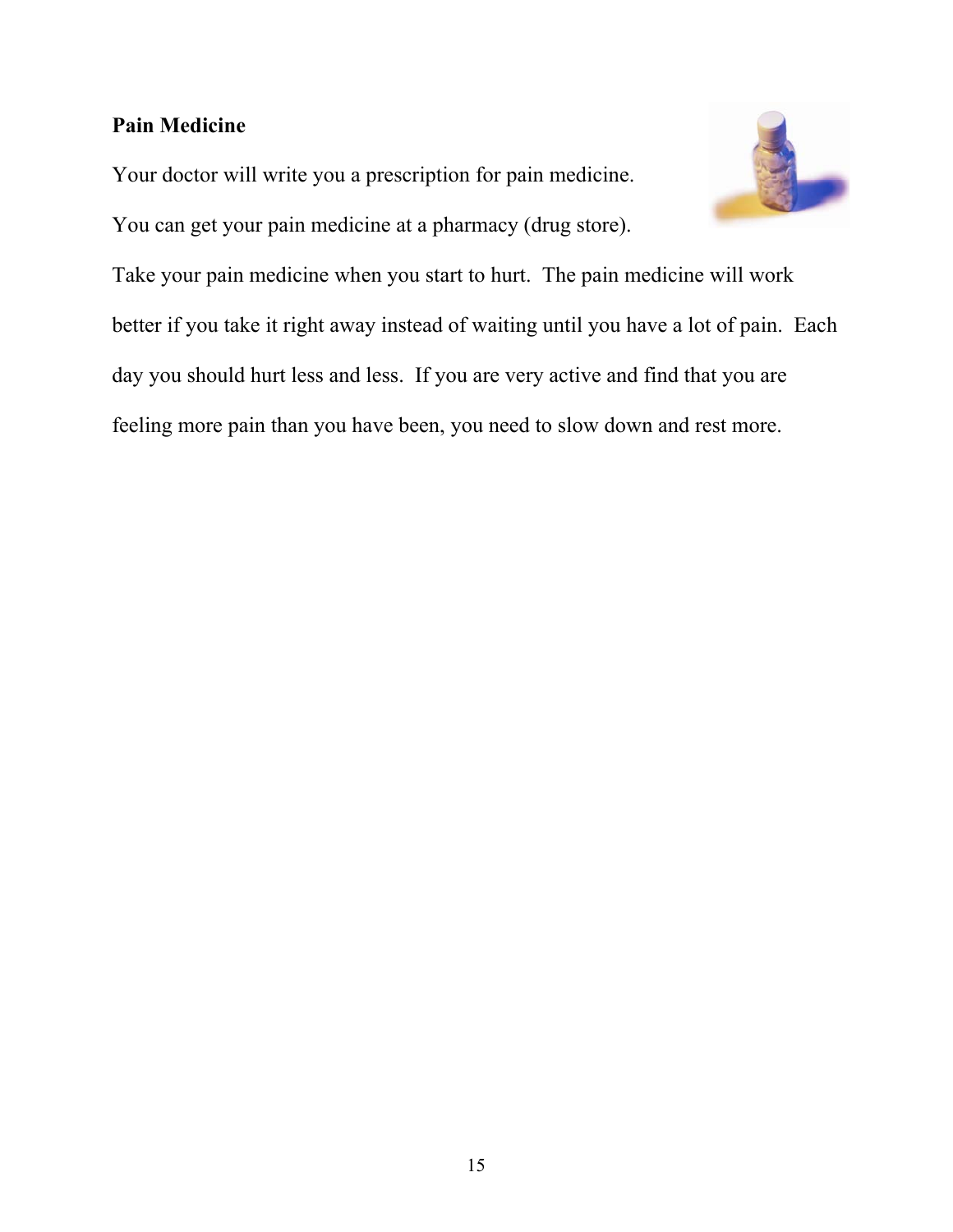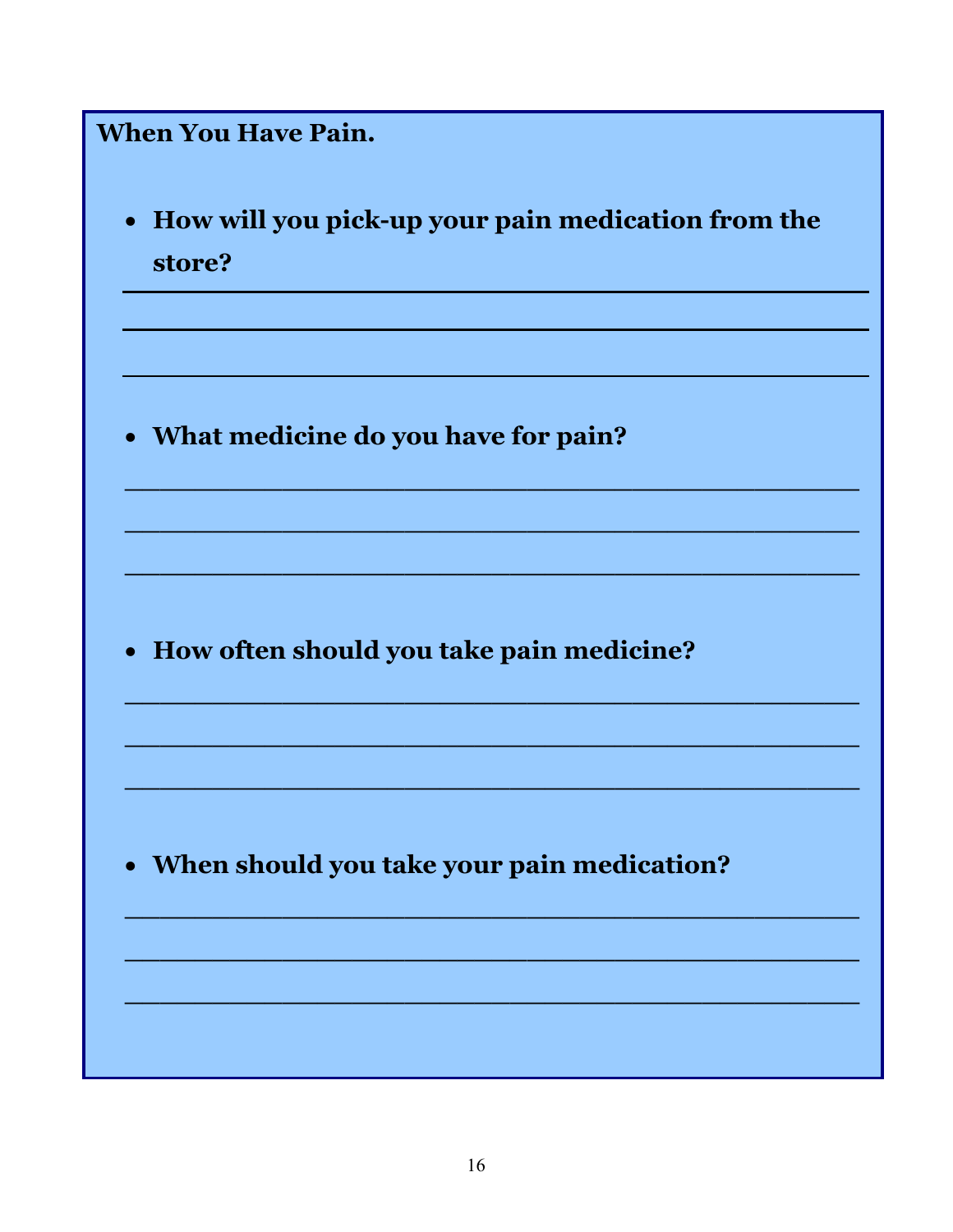# **Your Comfort**

During your first few days home, it may be hard for you to find a position that makes it easy for you to sit or sleep.You may have to try many positions to see which one works the best for you. A lot of men find



that sitting or sleeping in a reclining chair is best for them. If you use a reclining chair, you need to make sure that your catheter is placed in such a way that it will not get pulled. Remember, your catheter drainage bag should be kept lower than your bladder so that your urine can drain into the bag.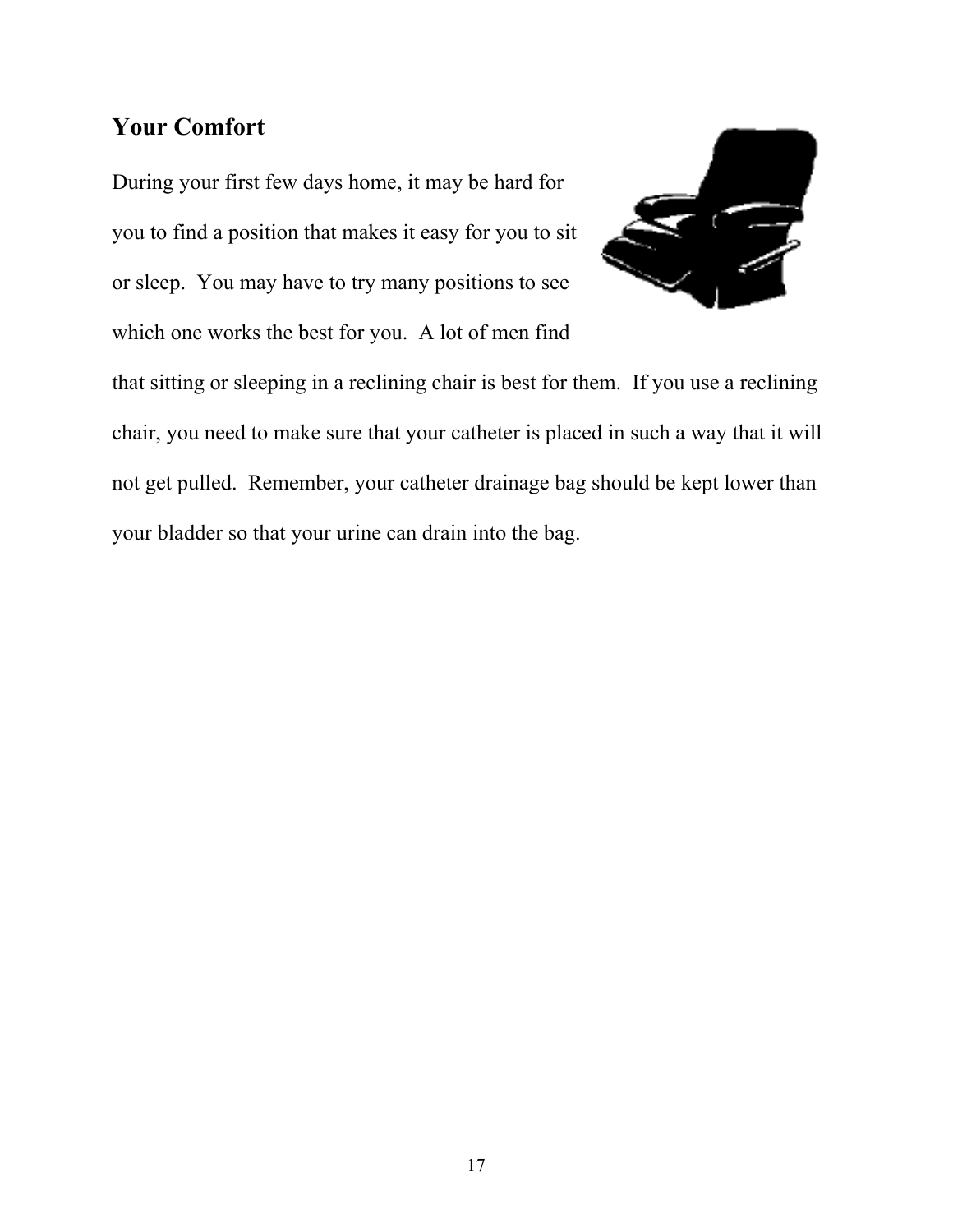# **How To Help the Swelling**

If your scrotum is swollen it is helpful for you to place a small towel roll under your scrotum while you are lying in bed or sitting. The rolled towel acts like a sling for your scrotum. It can lessen the swelling in your scrotum. You may have done this when you were in the hospital. To make a towel roll:

- Get a small, clean dish towel or pillow case
- Place the towel in front of you so that it lies flat.
- Roll it up the long way (the direction of the arrow).





• Put the towel roll under your scrotum and loop the ends of the towel roll over your legs so that it supports your scrotum.

The swelling should be less each day. If the swelling does not get better in 7 days or gets worse call your doctor or nurse case manager.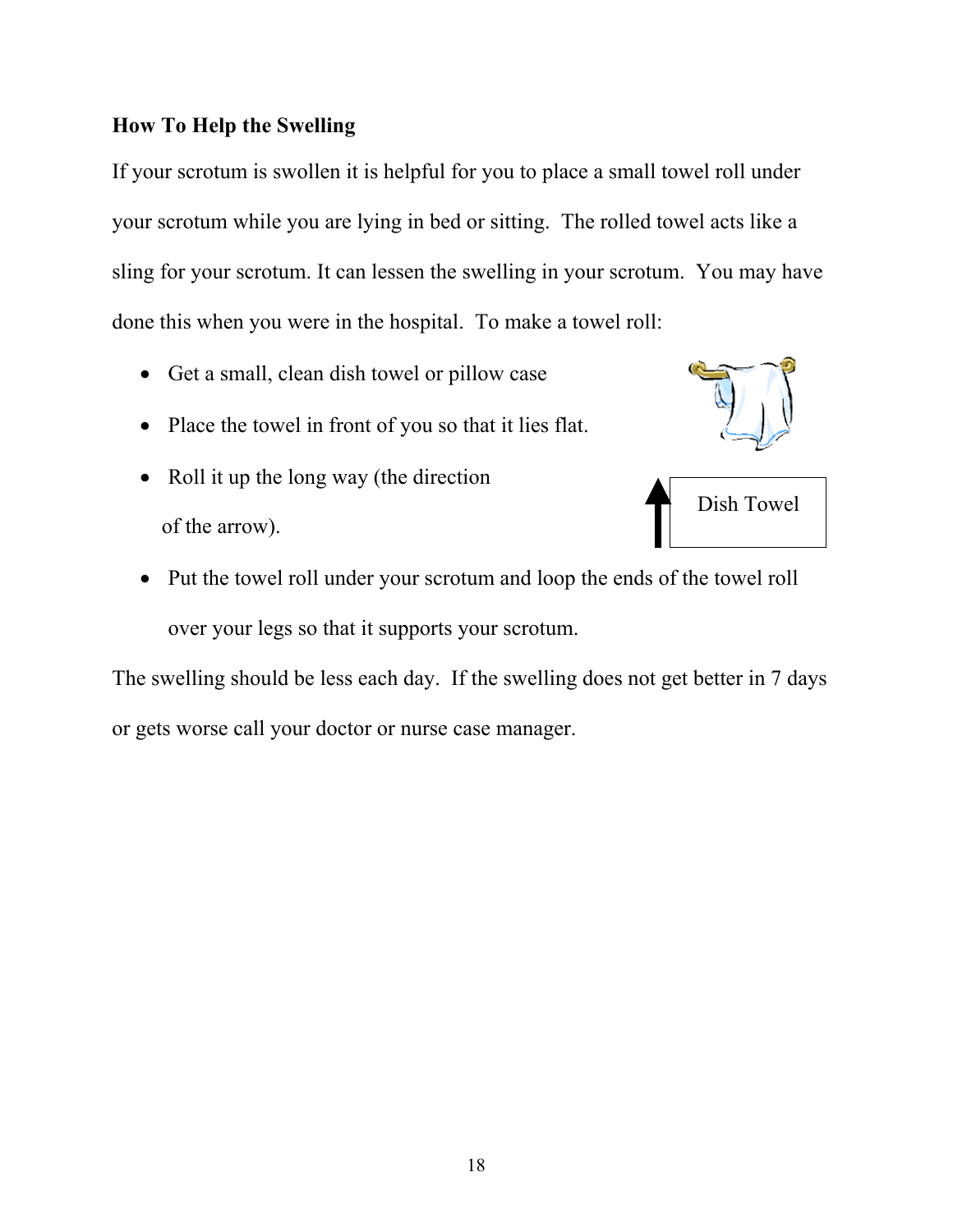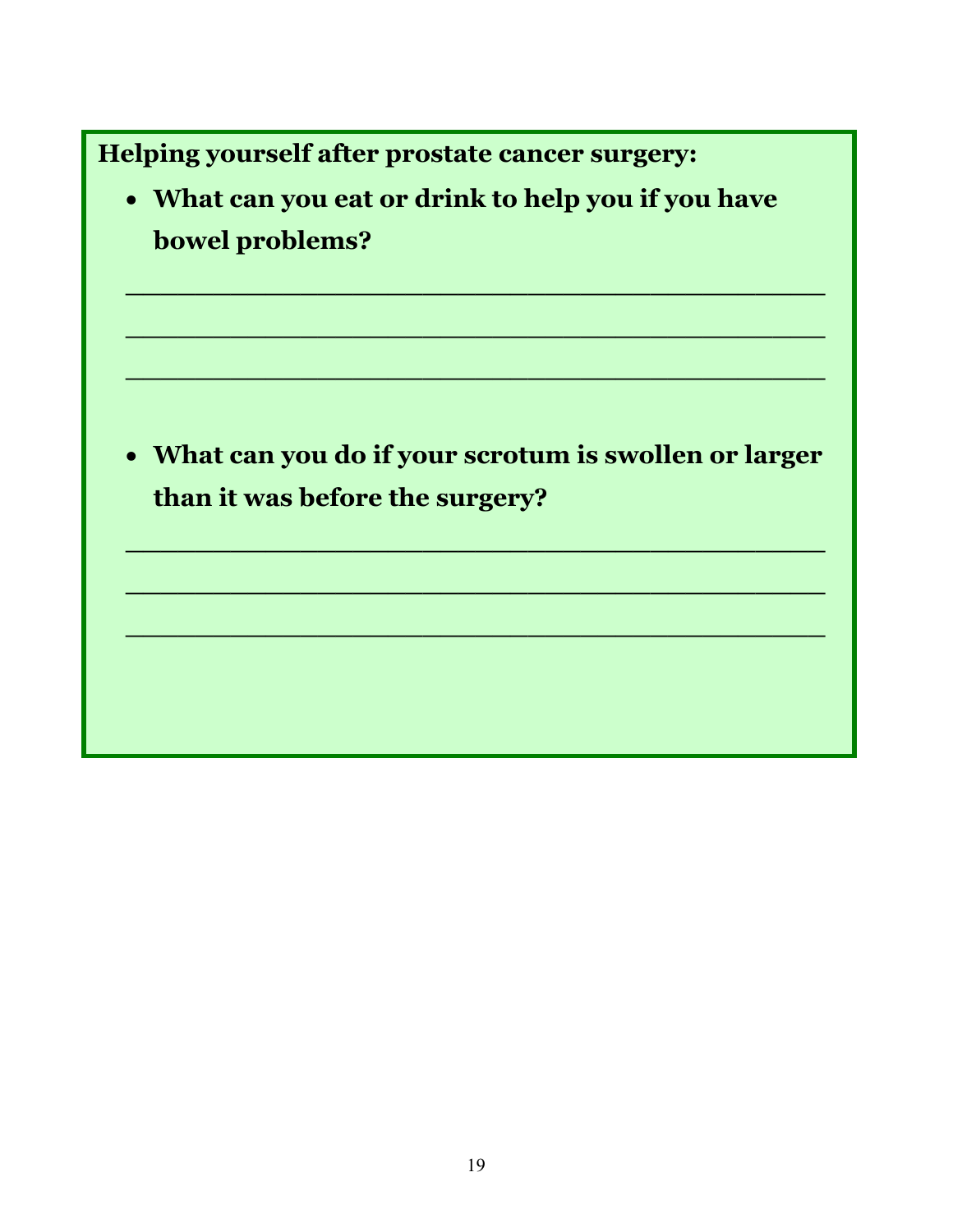# **Are There Side Effects with Prostate Cancer Surgery?**

Yes, there can be **side effects** or unwanted changes in your body after your prostate cancer surgery. Side effects are different from person to person. Some men have side effects that may last for a short period of time. Others may have side effects that last for a longer period of time or forever. The good news is that there are ways to deal with most of the side effects.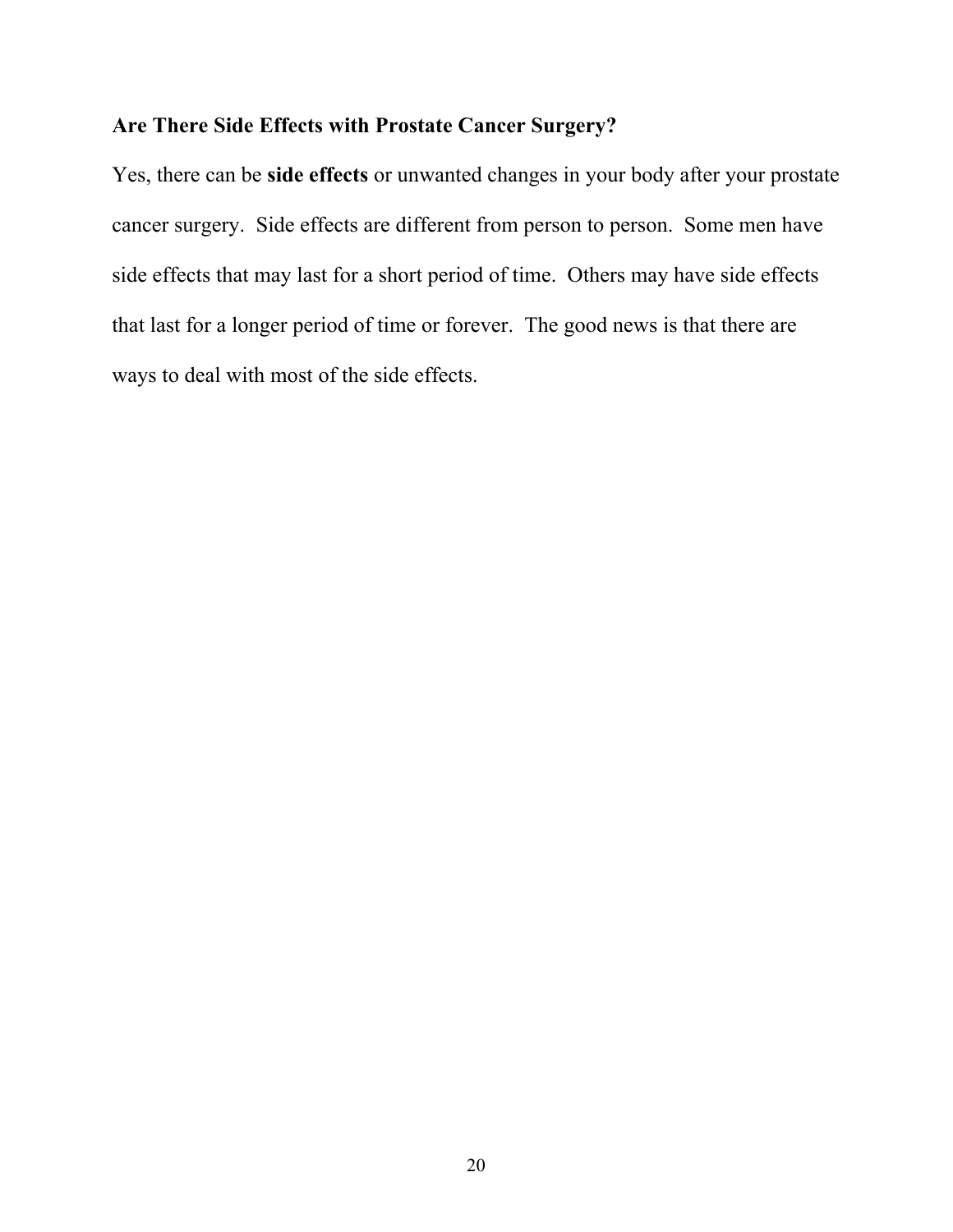### **What Side Effects May I Have?**

There are two common side effects of prostate cancer surgery. They are **incontinence** and **impotence**.

- **Incontinence** is when you leak or pass urine when you do not want to. Not being able to control your urine after your catheter is taken out is normal. You may not be able to control your urine for several days, weeks or months. Your control of your urine will probably get better as time goes on. We will talk about incontinence and what you can do to control the urine leakage in the next section.
- **Impotence** is when your penis will not get hard enough to have sex. Impotence can last up to a year or longer for some men. Some men are never able to have erections after surgery and some men have no impotence. We will talk about impotence later in this booklet.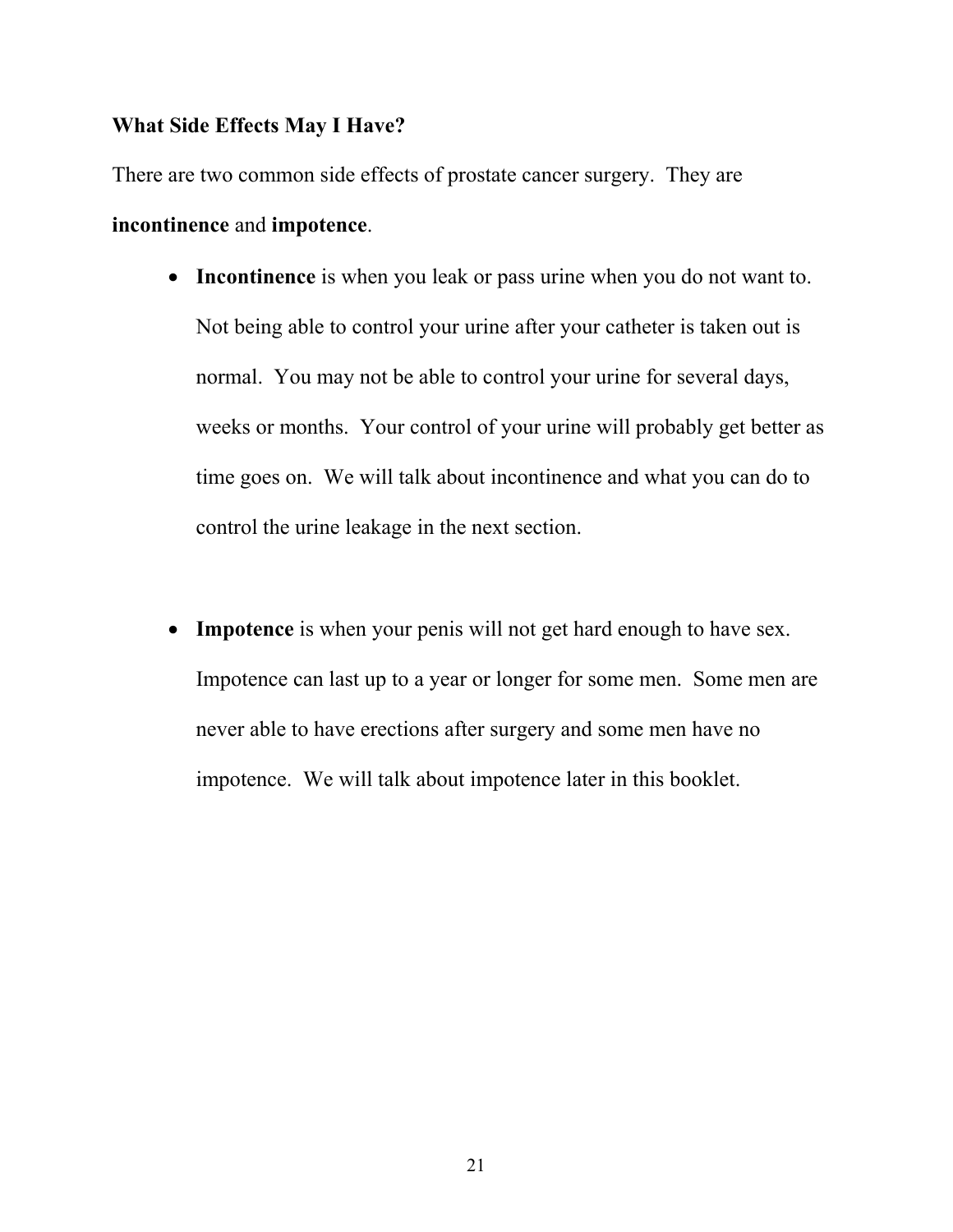## **What Happens When the Catheter Is Taken Out?**

The day your catheter is taken out is a big step forward in your recovery. Taking out the catheter will only take a couple of seconds and is not painful. You may feel a slight tug or a pulling feeling as it comes out, but it does not hurt. You will probably feel very relieved to no longer have the catheter.

When the catheter is removed, you will probably leak or pass urine when you don't want. This is called **incontinence**.

Remember to bring an **incontinence pad**, like

Depends, with you to the doctor's office or clinic. IMPACT will send you incontinence pads in the mail. Being unable to control your urine after your surgery is normal. You may leak urine for several days, weeks or months. It will probably get better as time goes on. Talk to your doctor or nurse case manager about ways to manage the incontinence. There are different types of incontinence pads and other devices that you can use to help with the urine leakage. There are also exercises, called **Kegel Exercises**, which you can do to make the muscles that control your urine flow stronger. Your nurse case manager can give your information on how to do these exercises.

# **Incontinence Pads and Undergarment**



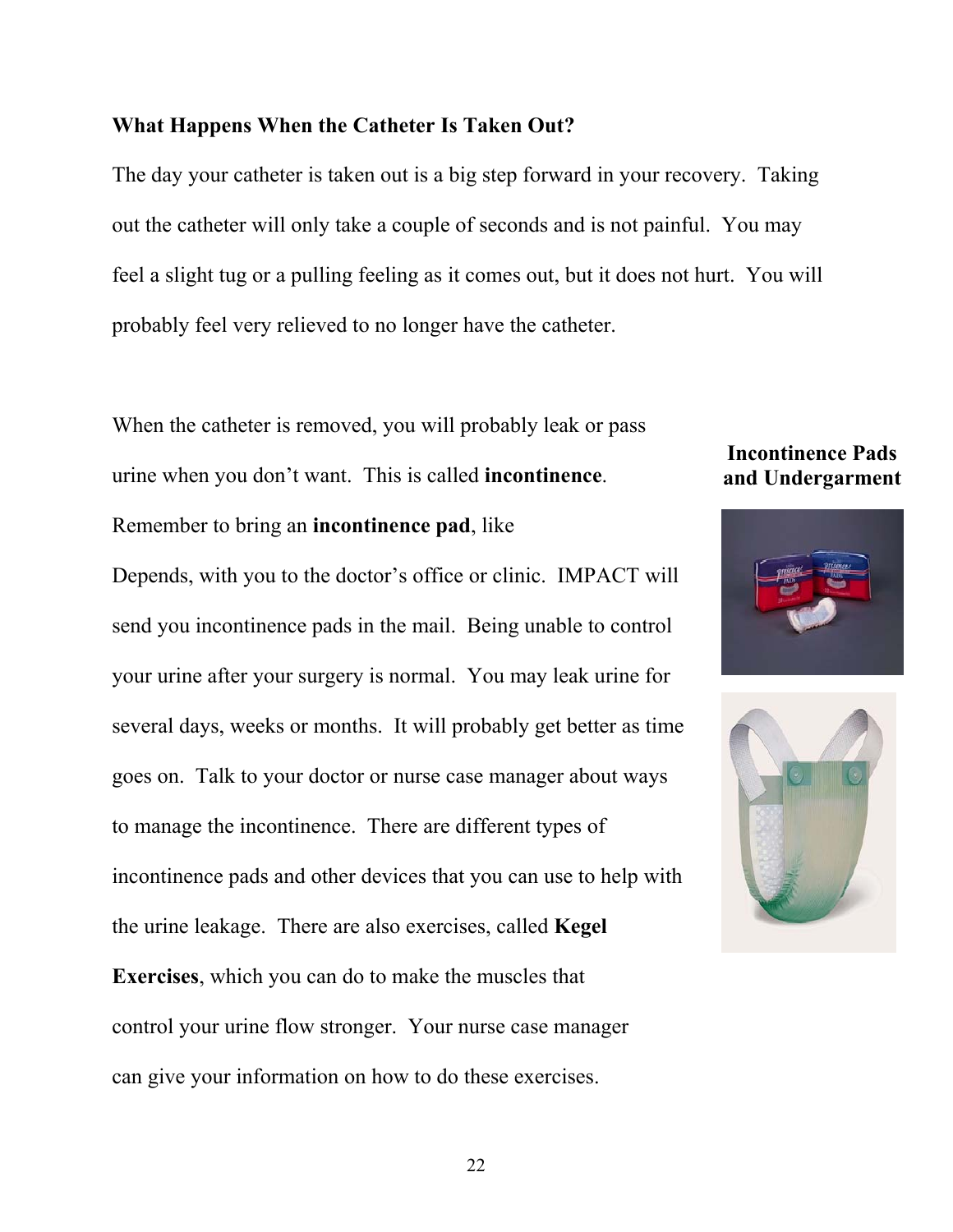## **When Will My Sex Life Return?**

You will probably not be able to have an **erection** for 8 to 12

weeks after your surgery. This means your penis will not get hard

enough to have sex. When you are able to get an erection, it is okay to have sex. When you have sex, you will not have fluid (ejaculate) come from your penis like you did before your surgery. This is called **dry ejaculation** and is normal. You will not have sperm to make children after your surgery. If you had problems having erections before surgery, this will not be better after your surgery. If you are not able to have an erection after a few months talk to your doctor or nurse case manager. For some men it may take a bit longer for the nerves to heal that allow you to have an erection. Not being able to have an erection can last up to a year or longer. Some men are never able to have erections again after surgery. Be sure to talk to your partner about what you are feeling.

When you first get home from the hospital, you may be more concerned with the catheter, how you feel, and getting stronger. When the catheter is taken out, you may be concerned with managing incontinence. As your incontinence gets better, you may then become concerned with impotence. If this becomes a worry for you, please talk to your doctor and your nurse case manager. There are medicines and medical aids that may help you. There are also IMPACT health education

23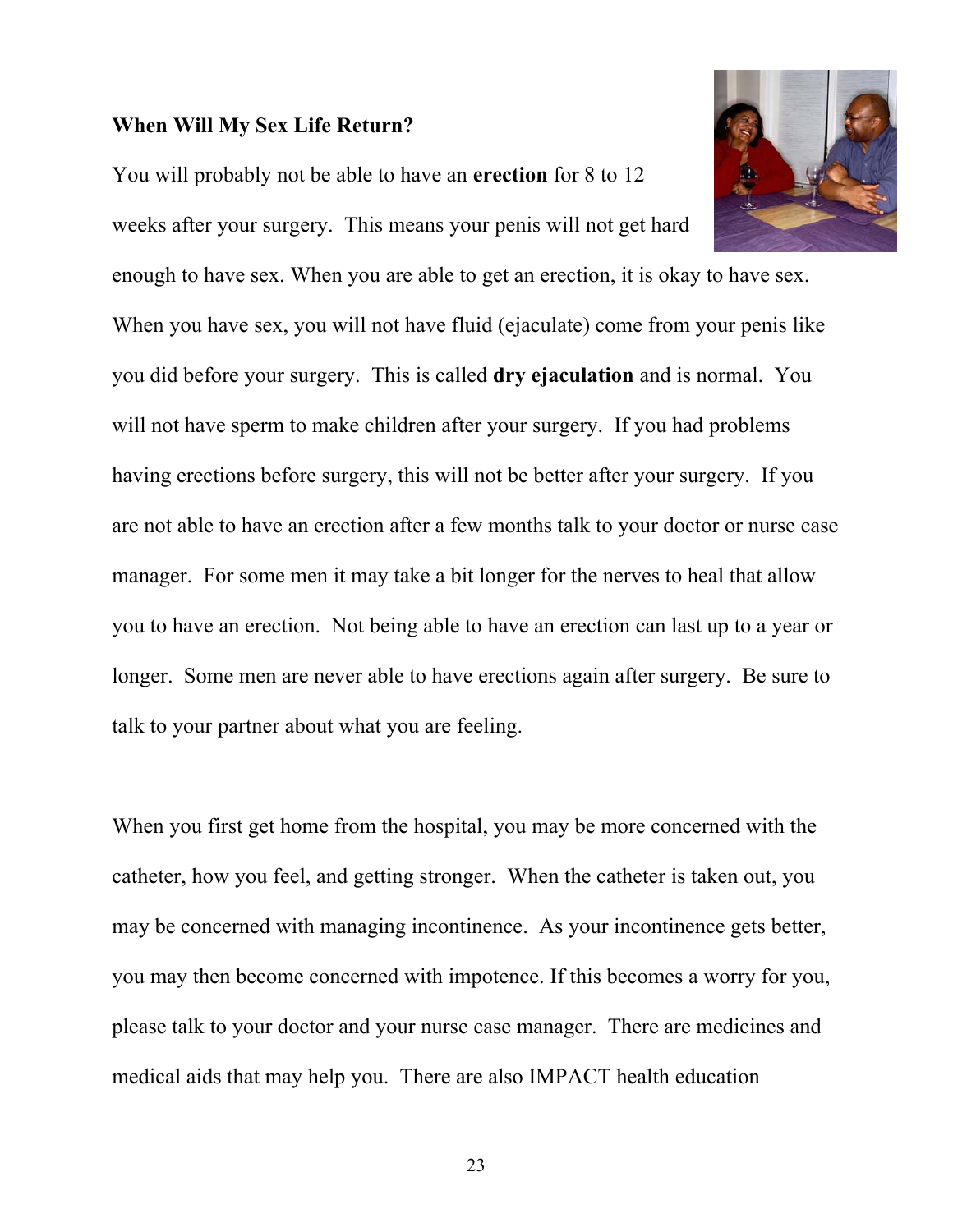brochures that can help you and your partner deal with impotence. Ask your nurse case manager for a copy of the IMPACT booklet, "Dealing with Erectile Dysfunction After Prostate Cancer Treatment."

# **Dealing with Side Effects:**  • **When will you talk to your partner about having sex after your surgery? \_\_\_\_\_\_\_\_\_\_\_\_\_\_\_\_\_\_\_\_\_\_\_\_\_\_\_\_\_\_\_\_\_\_\_\_\_\_\_\_\_ \_\_\_\_\_\_\_\_\_\_\_\_\_\_\_\_\_\_\_\_\_\_\_\_\_\_\_\_\_\_\_\_\_\_\_\_\_\_\_\_\_ \_\_\_\_\_\_\_\_\_\_\_\_\_\_\_\_\_\_\_\_\_\_\_\_\_\_\_\_\_\_\_\_\_\_\_\_\_\_\_\_\_**  • **Who can you speak to if you need help dealing with your incontinence or impotence? \_\_\_\_\_\_\_\_\_\_\_\_\_\_\_\_\_\_\_\_\_\_\_\_\_\_\_\_\_\_\_\_\_\_\_\_\_\_\_\_\_ \_\_\_\_\_\_\_\_\_\_\_\_\_\_\_\_\_\_\_\_\_\_\_\_\_\_\_\_\_\_\_\_\_\_\_\_\_\_\_\_**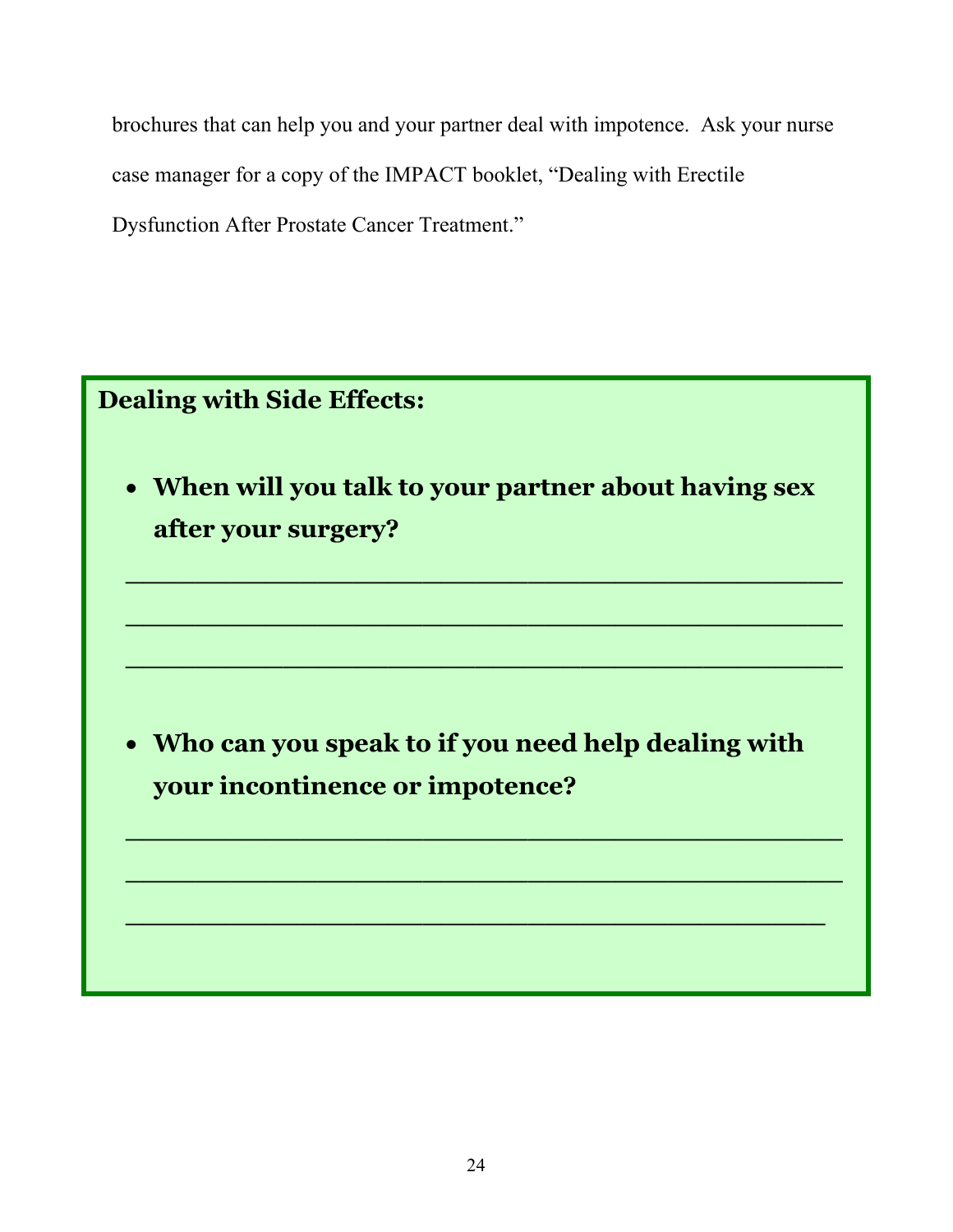# **When Should I Call My Doctor?**

Call your doctor if:

- 1. Your pain gets worse or does not get better with pain medication.
- 2. You have questions or concerns about your catheter.
- 3. Your incision starts to have yellowish fluid coming from it, gets redder, and/or hurts more
- 4. You start to have a fever (temperature 100 F or more)
- 5. You are not able to pass your urine after your catheter is taken out.

| <b>Doctor's Name</b>                     |                |
|------------------------------------------|----------------|
| Doctor's office phone number             |                |
| Doctor's pager                           |                |
| <b>Nurse Case Manager's Name</b>         |                |
| <b>Nurse Case Manager's phone number</b> | 1-800-409-8252 |

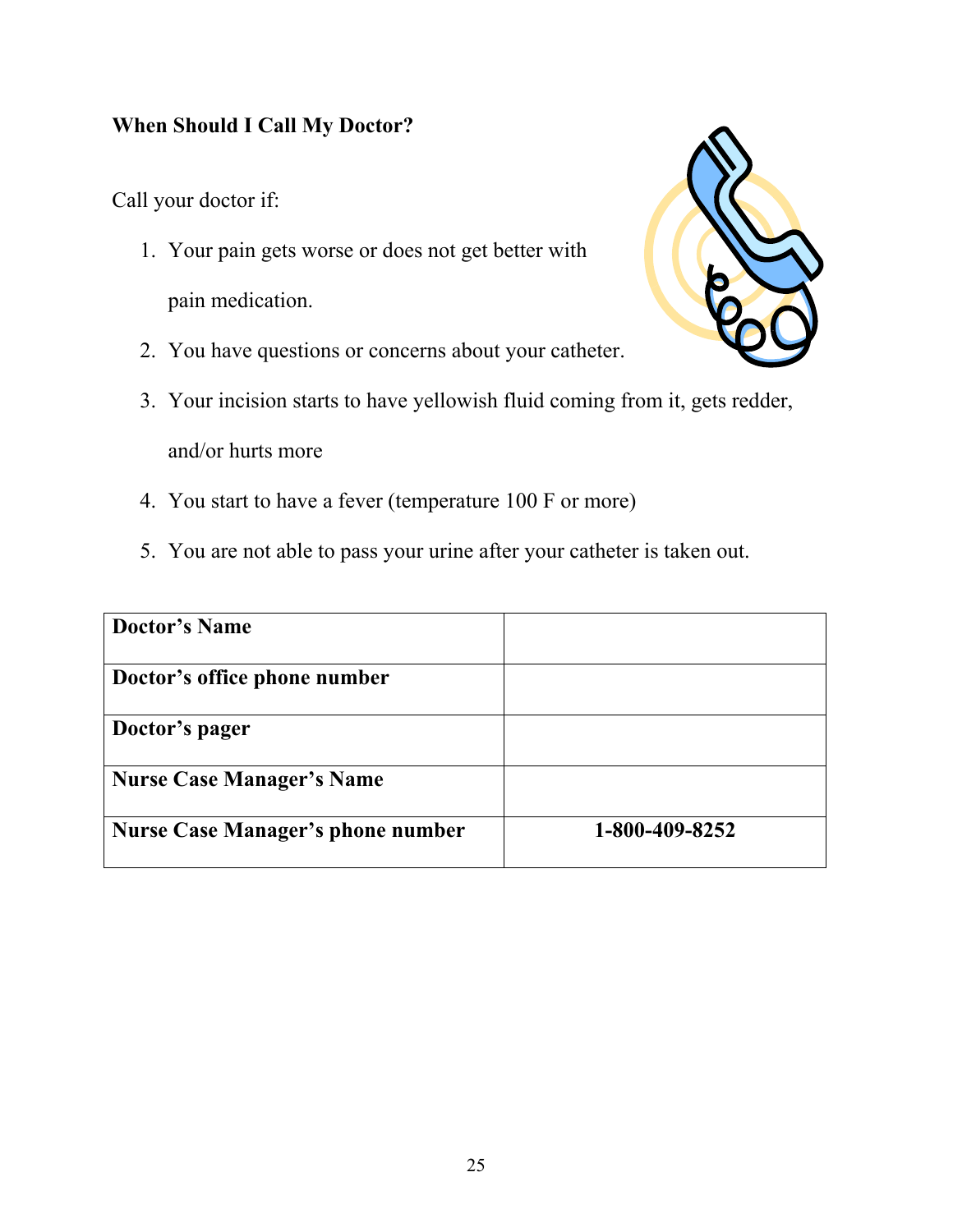## **When Can I Start Doing the Things I Usually Do?**

Depending on your job, it will be 5 to 6 weeks before you can go back to work. It will also be 5 to 6 weeks before you are able to do anything that requires hard

physical work or heavy lifting. During this time, it is important for you to get some exercise. When you get home from the hospital start walking. This will help you get better faster. Walk short distances first. For example, walk from one room to another in your home.



Add a little more distance each day. Walk a short distance from your home, maybe half a block. Keep adding distance until you can walk a full block. If you feel tired or sore, stop and rest. Do not do more than feels right for your body. Check with your doctor before you start doing the things you did before your surgery.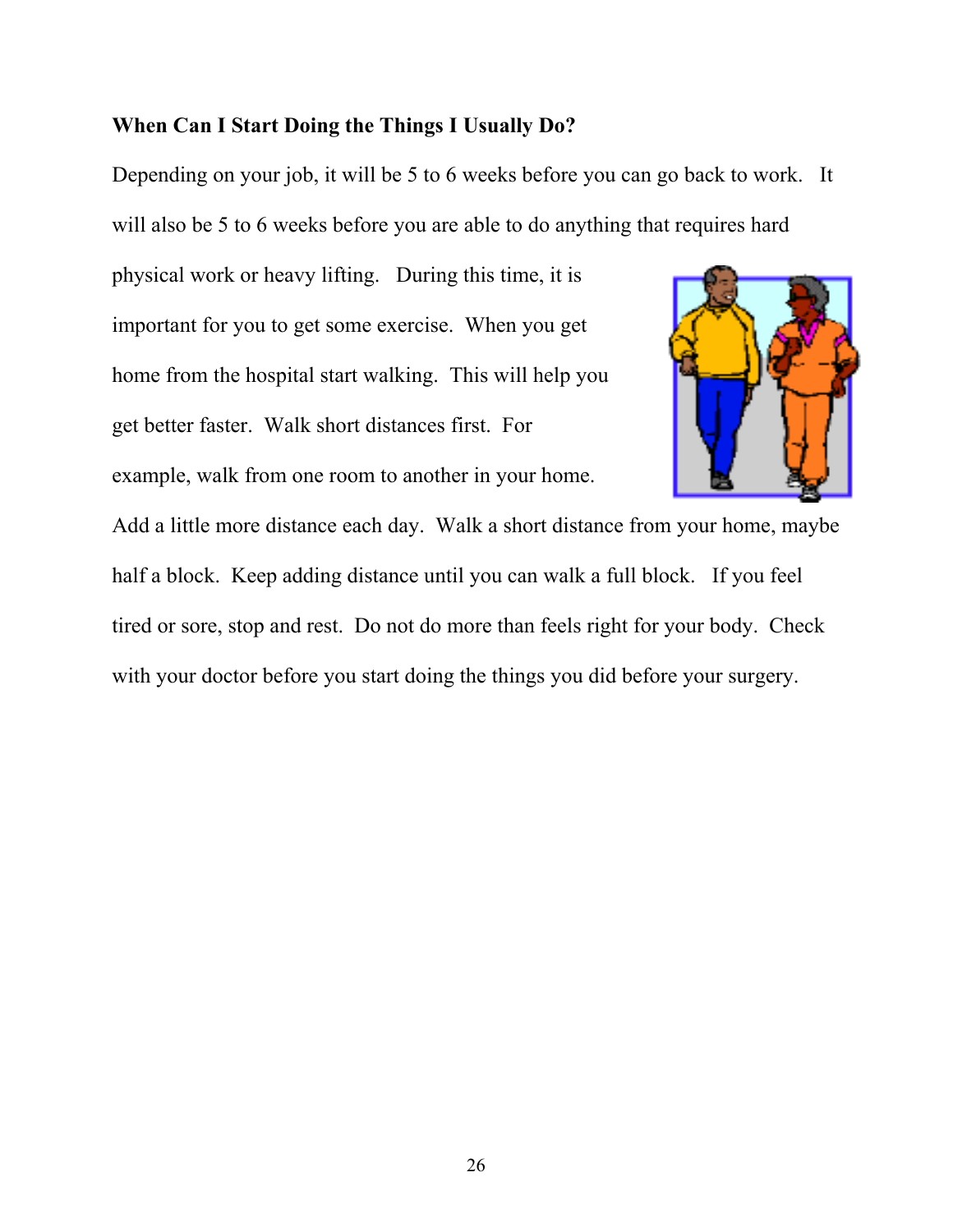# **What Have I Learned By Reading This?**

In this booklet, you learned what you need to do when you get home from your prostate cancer surgery. You learned:

- What you will need to do to take care of yourself after surgery
- What type of side effects you may have
- When you can start doing the things you did before your surgery

If you have any questions, please talk to your doctor or nurse case manager. It is important that you understand what is going on with your treatment. This knowledge will help you take better care of yourself and feel more in control so that you can get the most from your treatment.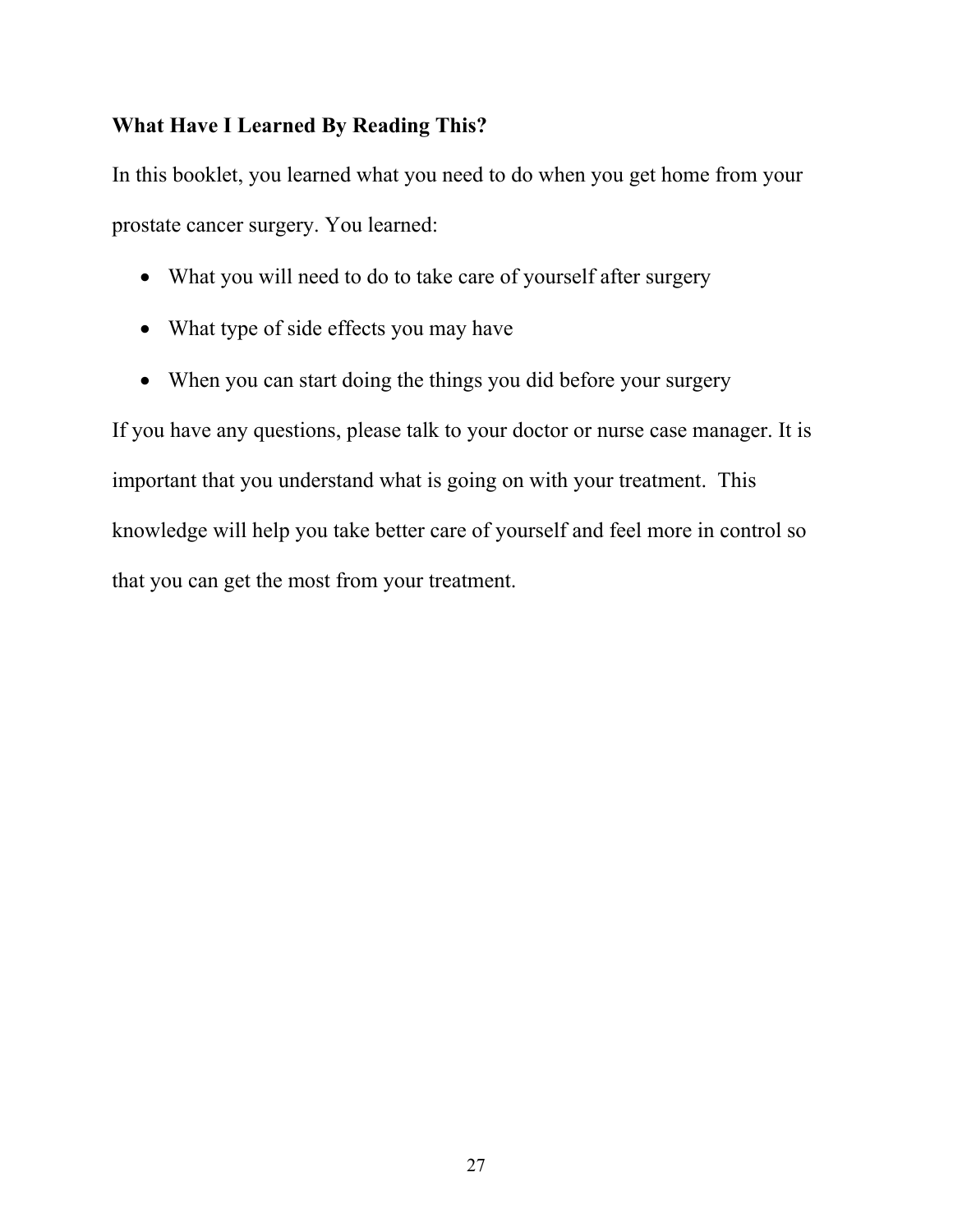## **Key Words**

**Acetaminophen (ah-see-ta-min-o-fen):** a type of pain medicine like Tylenol

**Bladder**: the organ in your body, which holds your urine.

**Bladder spasms:** very painful cramps or pains in the area above your pubic hair.

**Catheter:** the rubber tube placed in your body to drain urine from your bladder out through your penis.

**Constipation:** being unable to have a bowel movement

**Dry ejaculation:** when no fluid comes out of your penis when you climax during sex.

**Ejaculate:** the fluid that comes out of your penis when you climax during sex.

**Enema:** an easy way to clean out your bowel by squeezing a small container of fluid into your bowels through your anus.

**Erection:** when your penis is hard enough to have intercourse (sex).

**Hemorrhoids:** swollen or inflamed veins around your anus or lower rectum that can hurt and bleed.

**Ibuprofen (I-bu-pro-fen):** a type of pain medicine like Motrin.

28